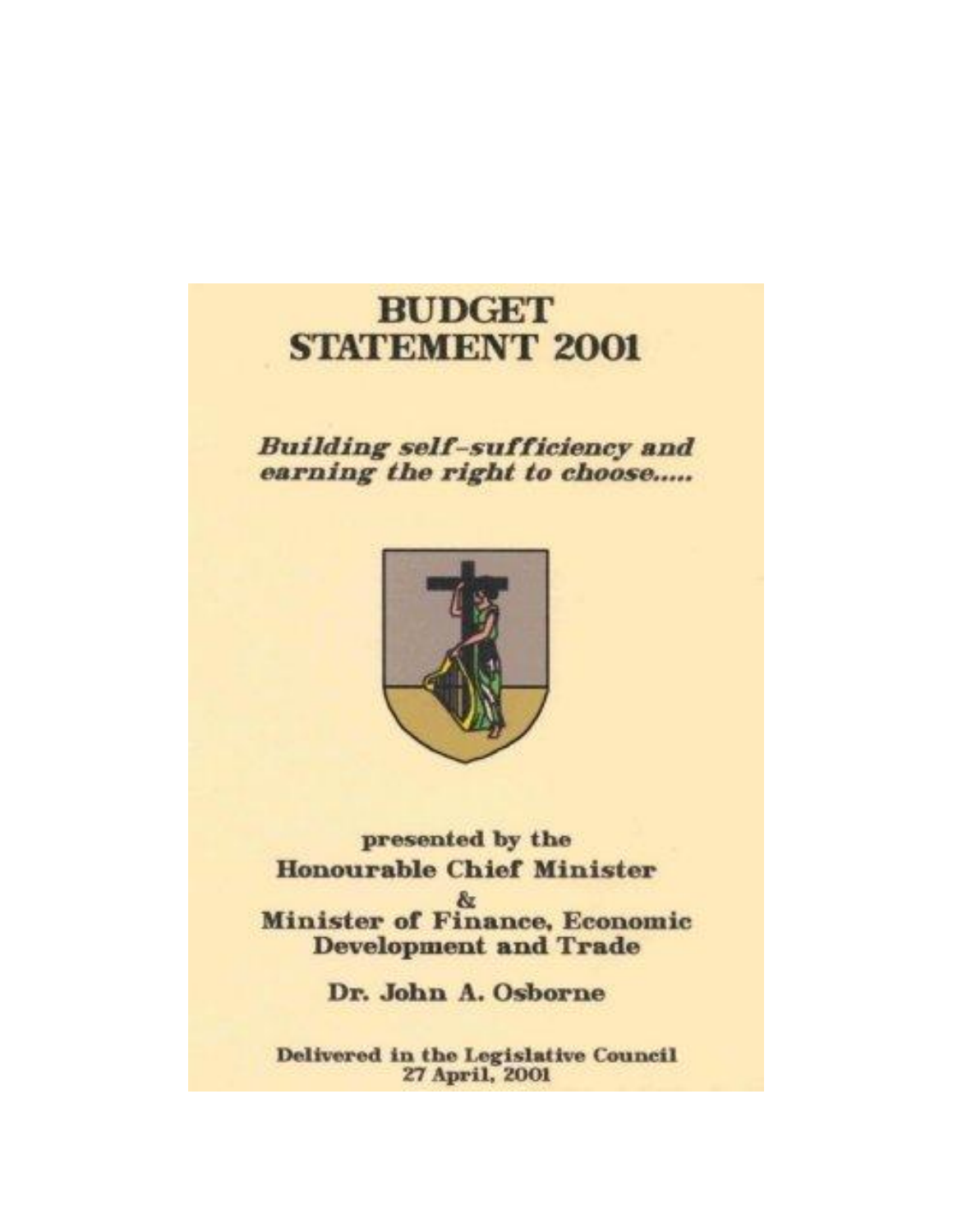### **BUDGET STATEMENT 2001**

### *" Building Self-Sufficiency and Earning The Right to Choose…"*

Mr Speaker, I beg to move the second reading of the Appropriation Bill, 2001.

### **INTRODUCTION**

**1.** Mr. Speaker, on behalf of my Government, I wish to congratulate you on your appointment as Deputy Speaker of the Legislature. We also wish you the best in your role as acting speaker at this meeting.

**2.** I also wish to thank the people of Montserrat for their overwhelming support in the recent elections. I will continue to crave their support for our policies and plans over the next five (5) years.

**3.** Mr. Speaker, we have been elected at a time when Montserrat's economic development is in crisis. The main factors contributing to this situation are:

- Inadequate revenue generating capacity resulting in the need for budgetary aid totalling more than 50% of the recurrent budget.
- An ever-tightening Aid Framework imposed by Her Majesty's Government (HMG) which reduces total aid from £24.4 million in 2001 to £7.5 million in 5 years.
- A negative economic growth rate of 6.3% for the 2000 fiscal year.
- A struggling private sector that should normally be the engine of growth; and
- A slow rate of implementation of public sector projects.

**4.** As you can see, I have been given a ship that at the moment is **not** sea worthy. However, I am a resourceful captain and my government and I are prepared to repair this ship and sail it to a state of economic prosperity.

**5.** Mr. Speaker, building self-sufficiency is this government's long-term goal. However, in the short-term we must also focus on economic revival and stability. I am not saying this because the words sound good, but rather because we must restore our financial independence and national pride. In saying this, Montserratians will be called upon to pursue actions or make sacrifices that are in the national interest. I firmly believe that for the island to develop, especially the North, the approach must be a collective one.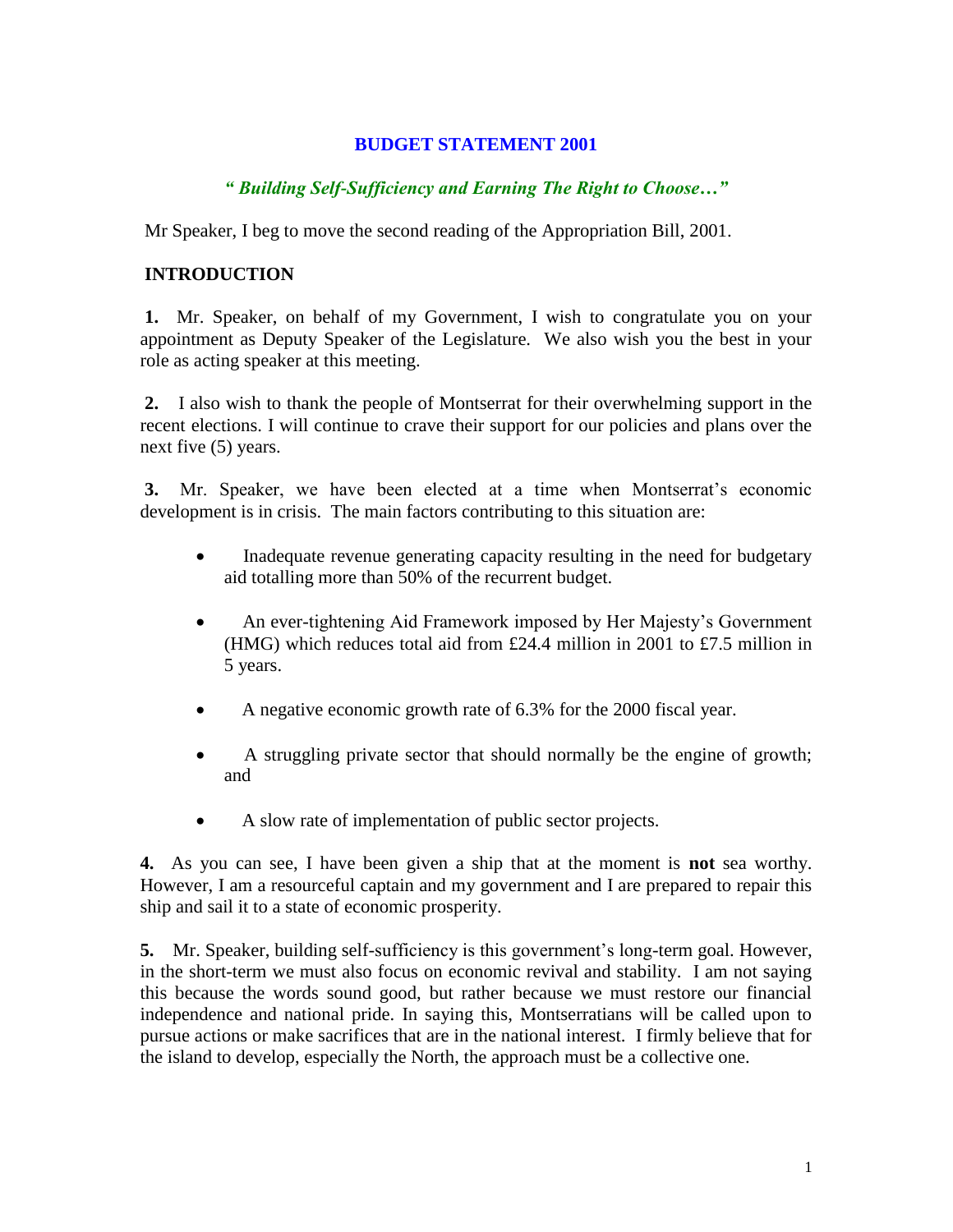**6.** In our manifesto my party outlined a variety of plans and programmes which we feel will address the needs of Montserratians. We recognise that it will be a challenge to execute this mandate in an environment where the needs are so many and the resources are so few. Nevertheless, we shall proceed secure in the knowledge that we have the support of a group of capable and committed civil servants, a willing and creative private sector, and an ambitious and hard-working Montserratian people.

**7.** This government sees its role as providing the enabling environment through Good Governance and Effective Leadership. We are confident that this would encourage our benefactor, the United Kingdom Government, to provide reasonable responses to our plans for sustainable development.

**8.** Mr Speaker, this budget recognises that our greatest long-term investment must be the development of our people. The forced relocation of Montserratians to all parts of the globe, whatever the benefits, has ripped the heart out of our development efforts. Nevertheless, our greatest asset is still, OUR PEOPLE. We intend therefore, to *place our people first*.

## **ECONOMIC CONTEXT**

**9.** Before I proceed to outline the details of my government's programmes for 2001, I wish to highlight some aspects of the economic situation in which we find ourselves today.

### **International and Regional Issues**

**10.** I will first mention a few points about the international and regional environment so that we may see where Montserrat fits into the picture. This is important because many of these issues have a direct or indirect impact on the local economy.

**11.** The global economy is presently undergoing a critical period of adjustment. Although it experienced growth of about 4.8% in 2000, there were signs of a slowdown towards the end of the year.

**12.** The engine of global economic growth is the United States economy, which itself expanded by a healthy 5.3% in 2000. However, it was in the United States that some fears were expressed at the end of last year about a possible impending recession. As a result, the Federal Reserve has reduced interest rates by up to 2% so far in 2001. It is thought that this will stimulate consumption and investment, and together with other measures, could serve to avert the danger of a recession. This would be a welcome result for Montserrat and the rest of the Caribbean since our economies are so closely tied to that of the United States.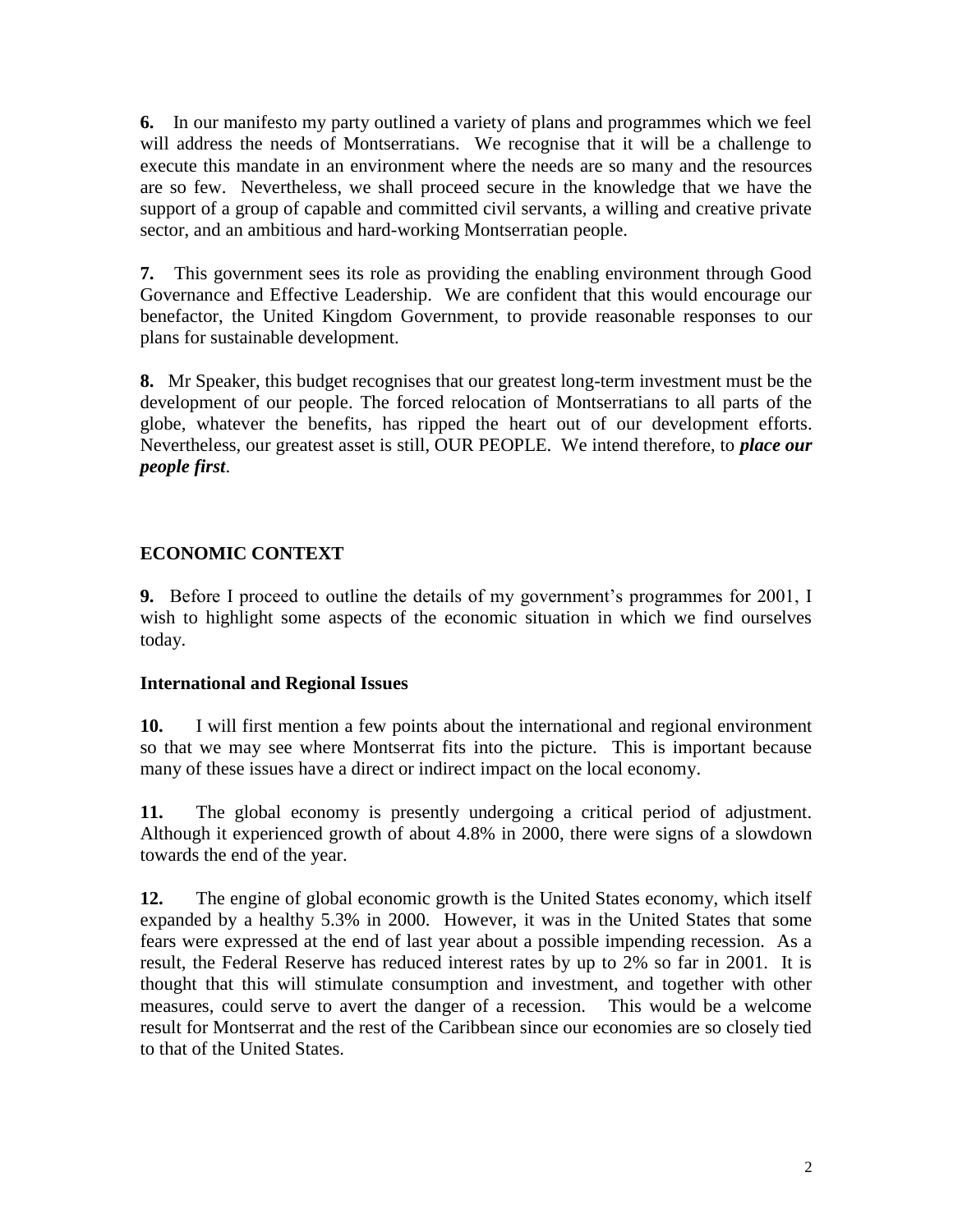**13.** In the European Union (EU), growth in 2000 was 3.3%, and the forecast is for a 2.5% growth rate in 2001. It is very worthy of note that the United Kingdom (UK) continues to experience a long period of sustained economic growth. The rate of growth in 2000 is estimated to have been around 3%, with private consumption remaining buoyant. The UK Government also achieved a significant budgetary surplus at the end of the last financial year.

**14.** Given some concerns over prospects for the world economy, the Bank of England has adopted measures aimed at forestalling a weakening of domestic economic activity. As an overseas territory, it is our hope that Montserrat will benefit from the present strong financial and economic position of the United Kingdom.

**15.** Economic performance among Caribbean countries varied in 2000, although most economies experienced some level of growth. High oil prices had a generally negative impact. Economic growth was highest in Trinidad and Tobago which benefited from highly improved prices for its oil products. That country's economy grew by 7.9%, while growth in Barbados was 3.7%, and in Jamaica it was minimal.

**16.** Some islands, such as Antigua and Barbuda and St. Lucia saw a decline in tourism activity, while others such as St. Vincent and the Grenadines experienced a decline in banana exports. The apparent settlement of the trade dispute between Europe and the United States would now make the situation with bananas more predictable. This is a good sign for the stability of our currency - the Eastern Caribbean Dollar.

# **The Domestic Economy**

**17.** One of the main issues affecting the local economy has been the recent dramatic increase in fuel prices on the international market. These prices almost tripled between 1998 and 2000. In 2001, we have continued to feel the effects of high fuel prices and their impact on charges for diesel-generated electricity. These have in turn produced undesirable consequences for inflation.

**18.** One of the main priorities of this government will be to implement measures aimed at mitigating the impact of these increases on our people and the economy as a whole. It is clear that such price movements on essential items can lead to high rates of inflation. This is one thing we must avoid.

# **Inflation**

19. At the end of last year the rate of inflation was one point seven percent (1.7%). The largest price increase was recorded in the category of "gas, electricity and water", which rose by nine point one percent  $(9.1\%)$  on average.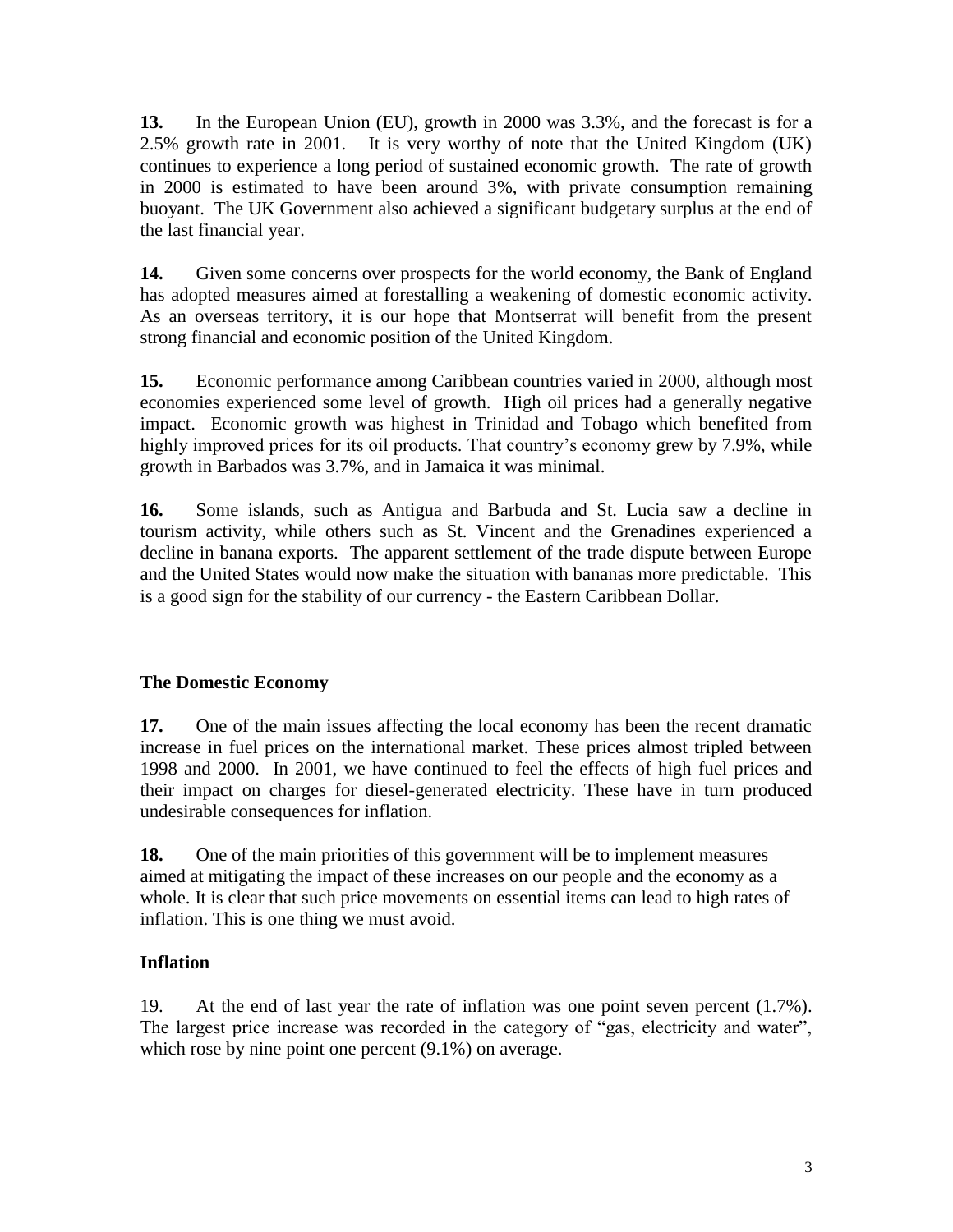20. During recent months there has been a thirty percent (30%) increase in water rates, a ten per cent (10%) growth in the basic electricity tariff, and a one hundred and twenty percent (120%) hike in the electricity fuel surcharge. This has led to a jump in inflation to 6.8% at the end of March. The avoidance of more immediate price increases is therefore not merely necessary, but vital to the achievement of economic stability.

# **Output**

21. During the 2000 fiscal year the economy of Montserrat suffered a negative growth rate in comparison to 1999. The rate of decline is estimated to have been 6.3%. This performance resulted in part from the slow pace of implementation of several public sector projects which should have brought important economic benefits to the island last year.

22. Mr Speaker, the *first order of business* for this government is to fully investigate this situation and remove the bottlenecks that have robbed the economy of the full benefits of these projects. It is clear that economic performance during recent years has been driven by construction and government services. Therefore, we must not tolerate any further delays in the implementation of these projects.

# **Construction**

23. A second factor that contributed to the negative growth rate in 2000 was a slight decline in construction activity. As we are all aware, many potential homeowners had been waiting for the approval of the Soft Mortgage Housing Scheme to finance the building of new homes. It was expected that at least 55 houses would have been built under this scheme at a value of \$7.5 million. However, by the end of the year very few loans had been approved.

24. This government will vigorously pursue a review of the scheme to make it more accessible to potential homeowners. Once the Department for International Development (DFID) and the Bank of Montserrat are willing to accept certain changes, I am sure that this would generate significant economic activity on the island.

25. Overall, there was little change in the *number* of building starts in 2000 when compared to 1999. The *completion value* of building starts last year decreased by eight percent (8%) to \$13.4 million. The fall in the overall estimated completion value of building starts is a reflection of the decrease in construction activity in the commercial and public sectors. There was an increase in the number of new residential buildings from seventy-six (76) to eighty-two (82), but the value remained at around \$11.0 million.

# **Tourism**

26. Although the present contribution of tourism to domestic economic activity is relatively small, the signs witnessed last year in the industry indicate that there are still good possibilities for expansion. During 2000, total visitor arrivals increased by 10.7%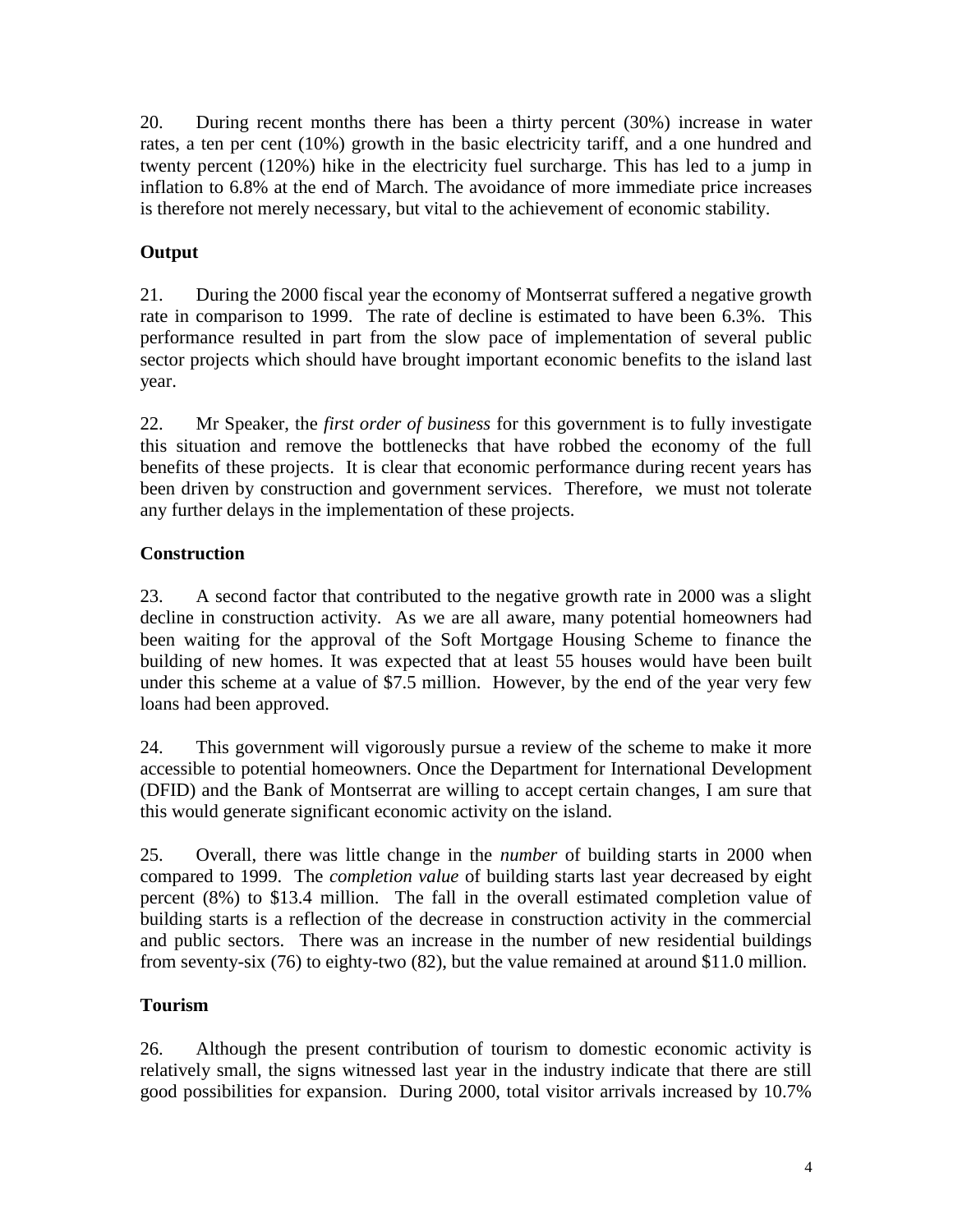over the 1999 figure to 14,356. This was influenced by growth in the number of excursionists and stay-over visitors to the island. The number of excursionists increased by 26.1% to 4,019, while stay-over arrivals expanded by 5.6% to 10,337.

27. Together with these signs of visitor interest in Montserrat, it is important to note that the United States economy, our major tourist market, continued to grow throughout most of 2000. Despite some fears of a slow-down in that economy during recent months, North Americans are still travelling, as indeed are residents of Montserrat's other tourism markets, for example the United Kingdom.

28. It is therefore my government"s intention to seriously pursue the redevelopment of tourism, and to make this sector once again a major contributor to domestic economic performance.

# **Agriculture**

29. It is estimated that Agriculture contributed only 1.5% to economic output in 2000. This is a significant decline from 5.5% in 1995. The length of the current dry season is causing some concern with respect to the levels of production for 2001. Beginning this year Government intends to adopt measures to reverse this trend, some of which are outlined later.

# **Manufacturing**

30. Montserrat continues to experience very low levels of manufacturing activity. In 2000 the sector contributed less than 1% of GDP compared to almost 6% in 1996. Despite present difficulties, government will put the necessary infrastructure in place, provide appropriate incentives, and vigorously promote the island as a location for smallscale manufacturing activity.

31. Generally Mr. Speaker, due to the short time remaining in this financial year, we may not see the results of some of these policies in 2001. Our immediate goal must be to begin to put in place the strategies that would improve the prospects for our economy, and to start the process of building self-sufficiency for this island.

# **HUMAN DEVELOPMENT INITIATIVES**

**32.** Mr. Speaker, the term "human development initiatives" is used to discuss our approach to improving the living standards of our people. This is what this government considers development to mean and, as I have said before, we intend to place our people first. Let us now look at the components of these initiatives:

# **Housing and Land Development**

**33.** In our manifesto, we stated that our top priority as a government would be housing because we thought that it was "vital to our continued existence and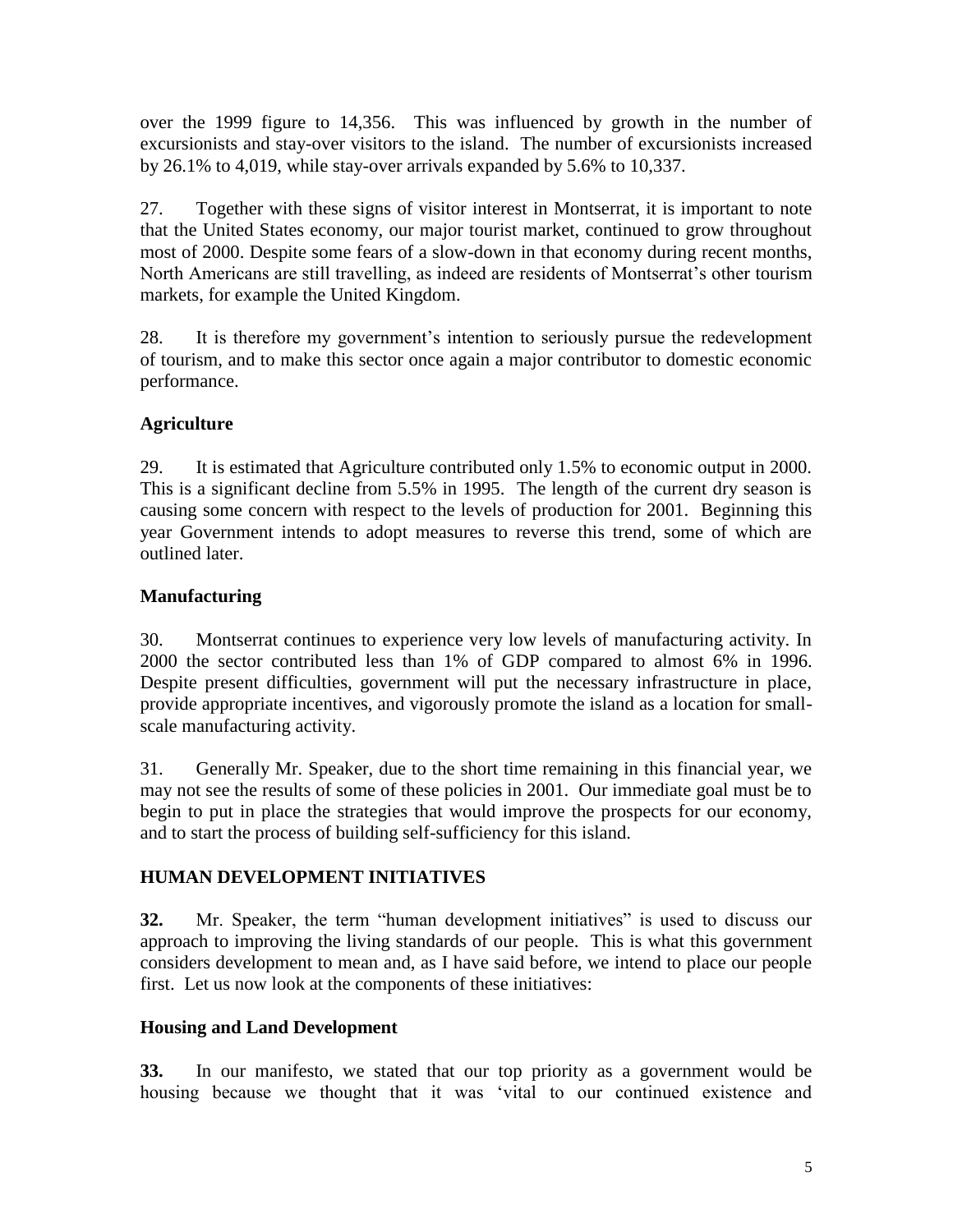development.' In trying to achieve our 'collective vision' as indicated during our campaign we need to foster partnerships with Montserratians at home and abroad, aid donors and the business sector, including financial institutions and other investors.

- **34.** Mr. Speaker, in this regard we will:
	- Put in place mechanisms for the transfer of ownership of government–built homes to residents;
	- Review the current soft-mortgage scheme to make it more accessible;
	- Support the private sector in its efforts to deliver more affordable mortgages.

**35.** This appears to be a realistic start given that four months have already gone in the current financial year.

**36.** Mr. Speaker, we have inherited allocations in the development budget of \$3.6 million for Materials Grant Phase II, \$5.0 million for Materials Grant Phase III, and \$1.3 million for Housing Development. We have also allocated the amount of \$1.0 million dollars to develop serviced lots in Look Out and to continue to develop an appropriate land and housing policy.

# **Education**

**37.** This government is committed to the development of education on Montserrat. We believe that education is a mechanism that provides access to opportunities otherwise denied our people. In addition, our drive for self-sufficiency and our limited resources demand that as far as possible our education system must develop the capacity to produce individuals with appropriate skills to meet our development needs. In an environment of declining aid, we must be able to produce students not only for the world of *Academia* but also for the local job market.

**38.** Government views a community college as essential to its education policy and our overall development objectives. The contribution of \$1.5 million dollars allocated towards the building of a Community College by the European Union is therefore welcomed. This will be supported by a further allocation from DFID for the land and site development.

**39.** The strides made in delivering secondary education are noted by this government. We will continue to support the efforts of all those involved to ensure that the standards established are maintained and improved where necessary.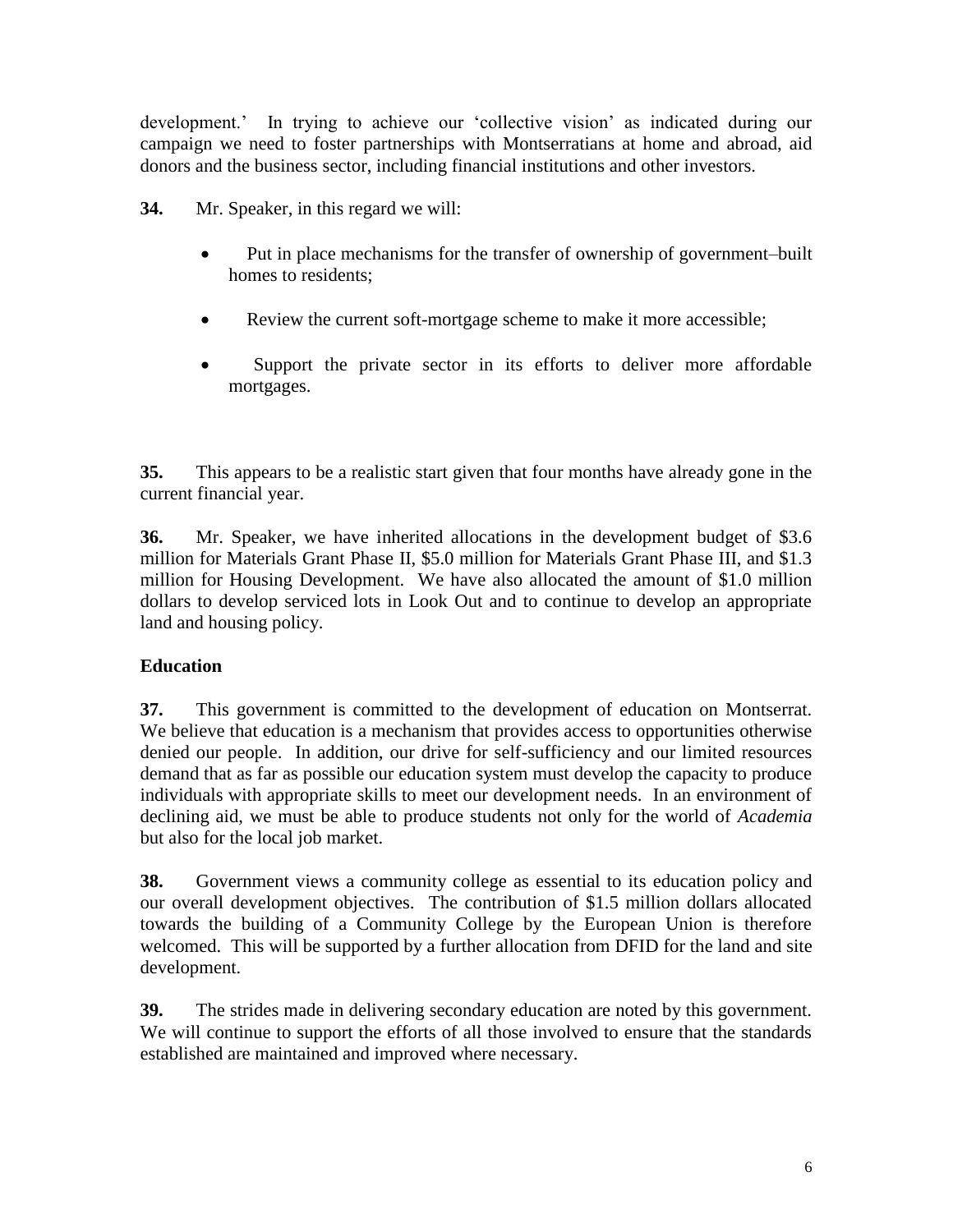**40.** We take note of the growth in the student population at the primary school level. Since this stage in the education process represents the formative and perhaps the most important years of a person"s life, we shall ensure that adequate support is provided for both primary schools on the island. Government will also improve the nursery school facilities at Look Out at a cost of \$912,000.

**41.** Mr. Speaker, in total we allocate \$4.5 million in the Development Budget for educational facilities which also includes the construction of a nursery school at Look Out.

# **Health**

**42.** Government recognises that good health is a prerequisite for a productive community. The primary aim of our health policy therefore, is to ensure that everyone has access to a reasonable standard of health care regardless of his or her ability to pay. To this end, we have allocated over \$600,000 for overseas medical care and to cover visits by specialists to the island. Mr. Speaker, this government has the needs of the people at heart.

**43.** Our health policy will support health institutions and programmes that encourage those who can pay to do so. It will also support those that set aside funds to pay for the future cost of their health care. Mr. Speaker, we will pay close attention to the role of the social security and insurance companies in financing the cost of health care on island.

**44.** We recognise that there is a gap in the level of health care services. We intend to commit ourselves to the systematic development of the necessary facilities and improvements to the delivery of health care on island. The construction of a proper operating theatre and mental healthcare facilities are foremost in our health programme. We have allocated approximately \$4 million in the development budget to support these programmes.

# **Recreation, Sports and Culture**

**45.** Mr Speaker, entertainment, relaxation and physical fitness all comprise an important aspect of good health and well being. They also contribute immensely to worker productivity. Furthermore, opportunities for this type of activity often serve as an added attraction to visitors and can play a role in the development of the tourism industry.

**46.** I wish to place on record my government's fullest appreciation and support for all the work that has been done by a variety of groups and personalities to establish a Montserrat Cultural Centre. While this is not directly a government undertaking, we recognize its importance to the community and would do all we can to facilitate its successful completion and subsequent operation.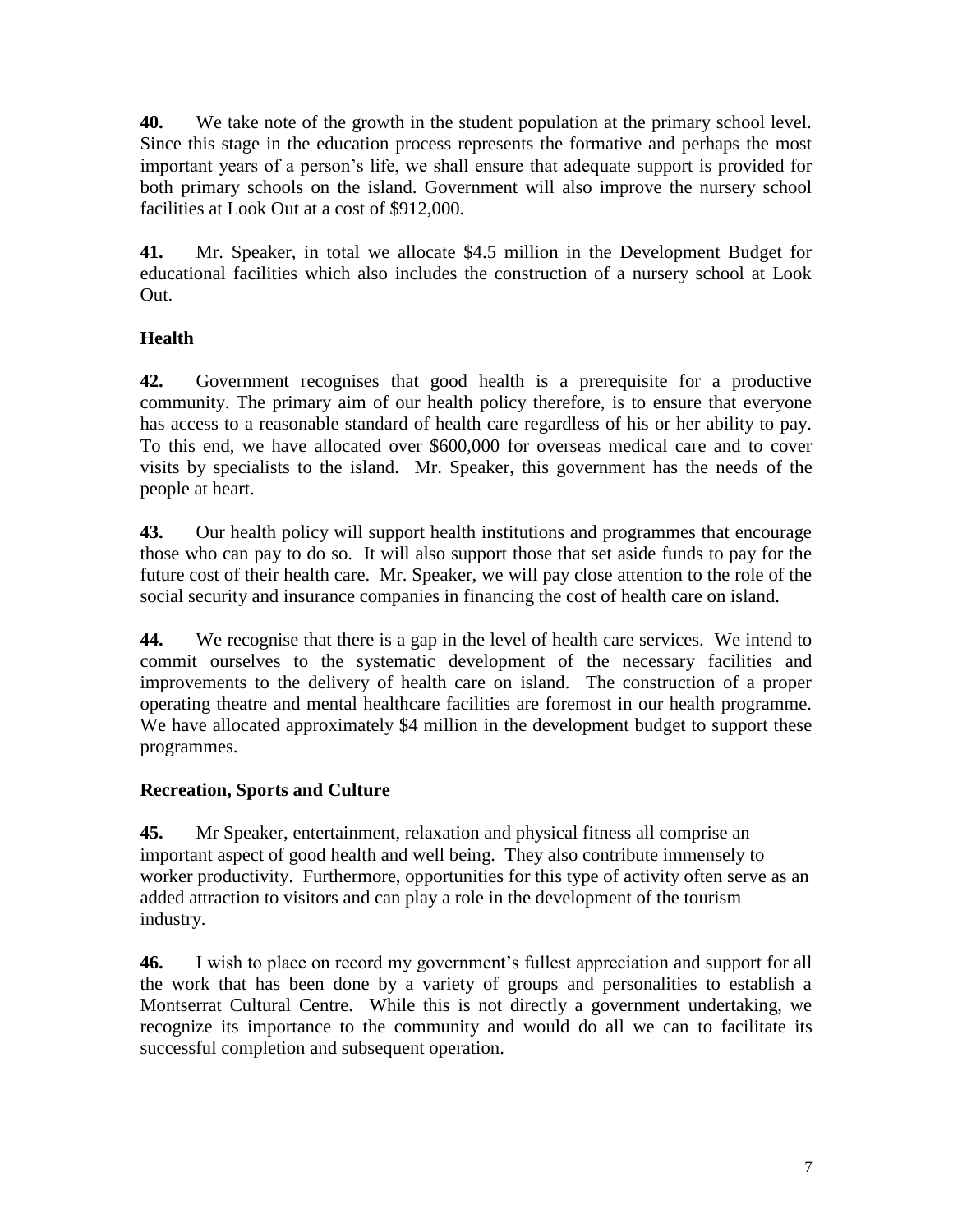**47.** The design has been completed and plans are being made for construction to begin later this year on the land provided by Government. It is envisaged that the building will be multi-functional and suitable for the performing arts, drama, music and dance. It will have a concert hall that will seat up to 400 people.

**48.** The Cultural Centre is now estimated to cost about \$4.3 million of which more than one-third has already been raised. Mr Speaker, no praise can be too high for Sir George and Lady Martin, Mrs Margaret Abbott, the trustees of the Music for Montserrat Charity, the Montserrat Cultural Committee, and all those other committed and enthusiastic individuals who have been working on this project.

**49.** The Cultural Centre will serve as a stimulus for cultural activity, and it is now incumbent on Government to design a sound and integrated policy for facilitating the role of culture in the overall development of Montserrat. The Department of Culture will be fully supported in its efforts to implement an annual calendar of cultural events. This will comprise the St Patrick"s Week of Activities, the Year-End Festival, and a series of other activities including radio and television presentations. The Department will also be encouraged to develop relationships with regional organizations that possess resources that can be made available to Montserrat.

**50.** The recent hosting of a cricket match involving the South African team is an example of the manner in which sports and tourism can be successfully linked. The exposure that Montserrat has received is immeasurable. The Montserrat Cricket Association and the Government Sports Department are to be commended for their tremendous efforts in upgrading Salem Park and successfully hosting the match.

**51.** Government will remain involved in the maintenance of Salem Park as well as a number of other sporting facilities around the island. In 2001 much emphasis will be placed on training. This will involve training in a variety of sports for athletes and the coaching staff at the Sports Department. More attention will also be paid to the overseas promotion of events such as the annual Run Montserrat Road Relay. The intention is to attract participants and other visitors from overseas and to further develop the link between sports and tourism.

# **Employment**

**52.** Mr. Speaker, the people of Montserrat have a proud tradition of being independent minded, resilient and resourceful. We cannot lose sight of this fact because of the pressures brought on by this crisis. In fact, it should strengthen our resolve to be better people and a closer community. I believe that it is in these conditions that the greatest sacrifices are demanded, heroes made, and the temperament for nationhood forged.

**53.** Mr Speaker, we believe that government must lead. This we intend to do.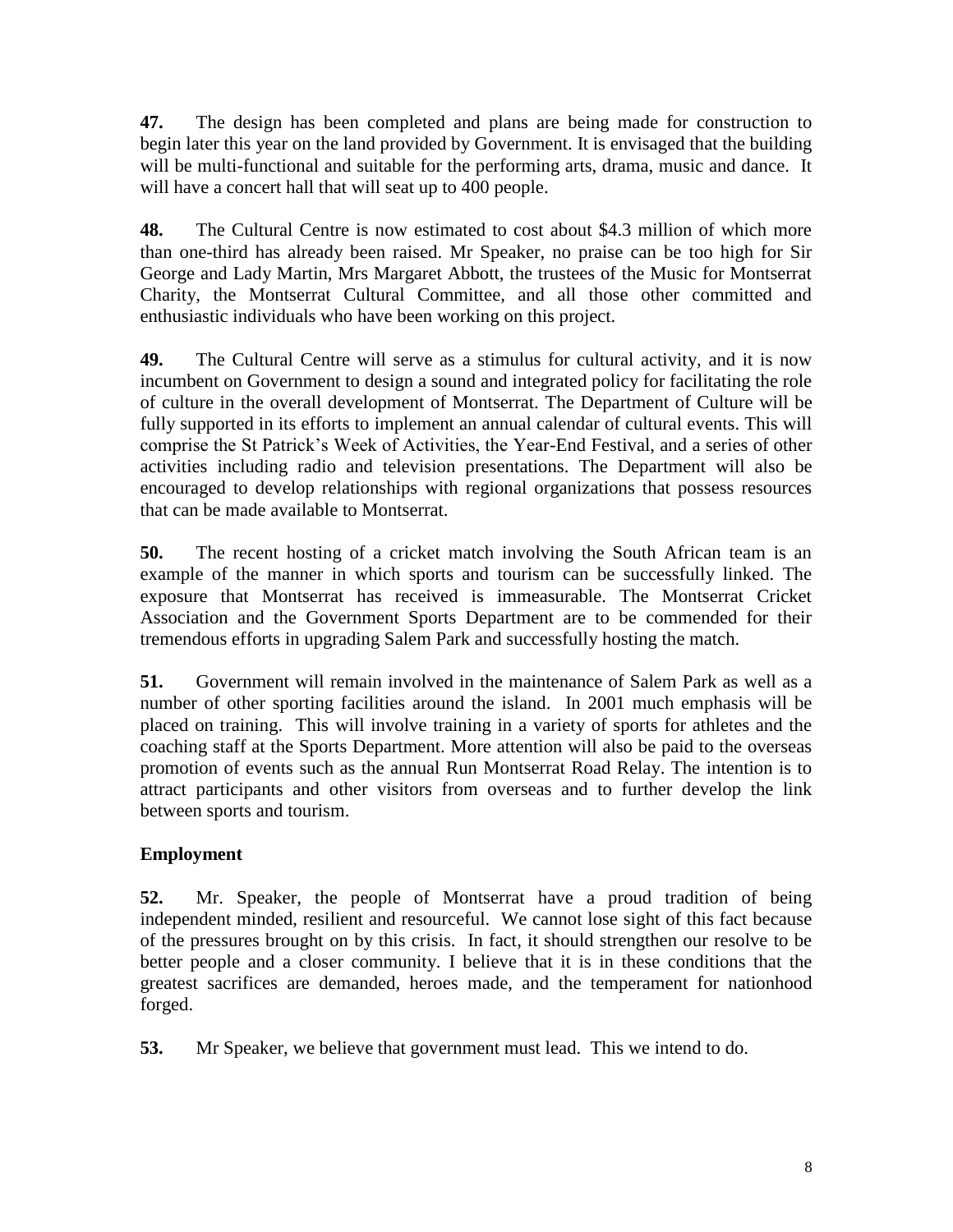**54.** We believe that government cannot provide everything. It does not have the resources to do so, and even it did, government would still need to avoid undermining the role, power and creativity of private enterprise.

**55.** We believe that, in the context of sustainable development, good government leadership should not encourage increased public sector involvement, but rather provide the stimulus for increased private sector activity.

**56.** We see government as a catalyst, an enabler and a supporter of individual development and enterprise.

**57.** Our approach to employment is therefore to systematically create opportunities within the various economic sectors: construction, tourism, manufacturing, agriculture, financial services, information technology and so on. We ask all of our people to embrace the sectoral plans in our Country Policy Plan (CPP) and make them work for us individually, and ultimately for Montserrat as a whole. Let us think positively.

**58.** Mr Speaker, what we are saying is that we recognise that our people must be able to work. If they work, they become independent. If they become independent, they have freedom of choice. If they have freedom of choice, they are free.

# **Poverty and Community Development**

**59.** Mr. Speaker, as a British Overseas Territory we are guided by the contents of the *White Paper, Eliminating World Poverty: A challenge for the 21st Century*. In keeping with the aims of this document, this government intends to build on the findings of the Participatory Poverty and Hardship Assessment conducted in June 2000. This assessment provided a better understanding of the multi-dimensional causes and characteristics of hardship and poverty in Montserrat.

**60.** We intend to meet the challenge of tackling poverty and hardship through the development of consistent social policy principles, promoting partnerships with civil society organisations and providing support in a sustainable and targeted manner.

**61.** With this in mind, we will continue to embrace and improve the relationships developed between government and organisations such as the Montserrat Branch of the British Red Cross, the Rotary, Lions, senior citizens associations and other community groups.

**62.** Government will endeavour to provide reasonable housing for the poor. Rental assistance in the amount of \$300,000 has been included as an interim measure to help persons on social welfare including those who may still be seeking jobs. A further \$200,000 will also be made available to maintain current shelters.

**63.** We have allocated over \$1.0 million in the recurrent budget and \$5.8 million in the development budget to support the care of the elderly. We have further allocated \$1.7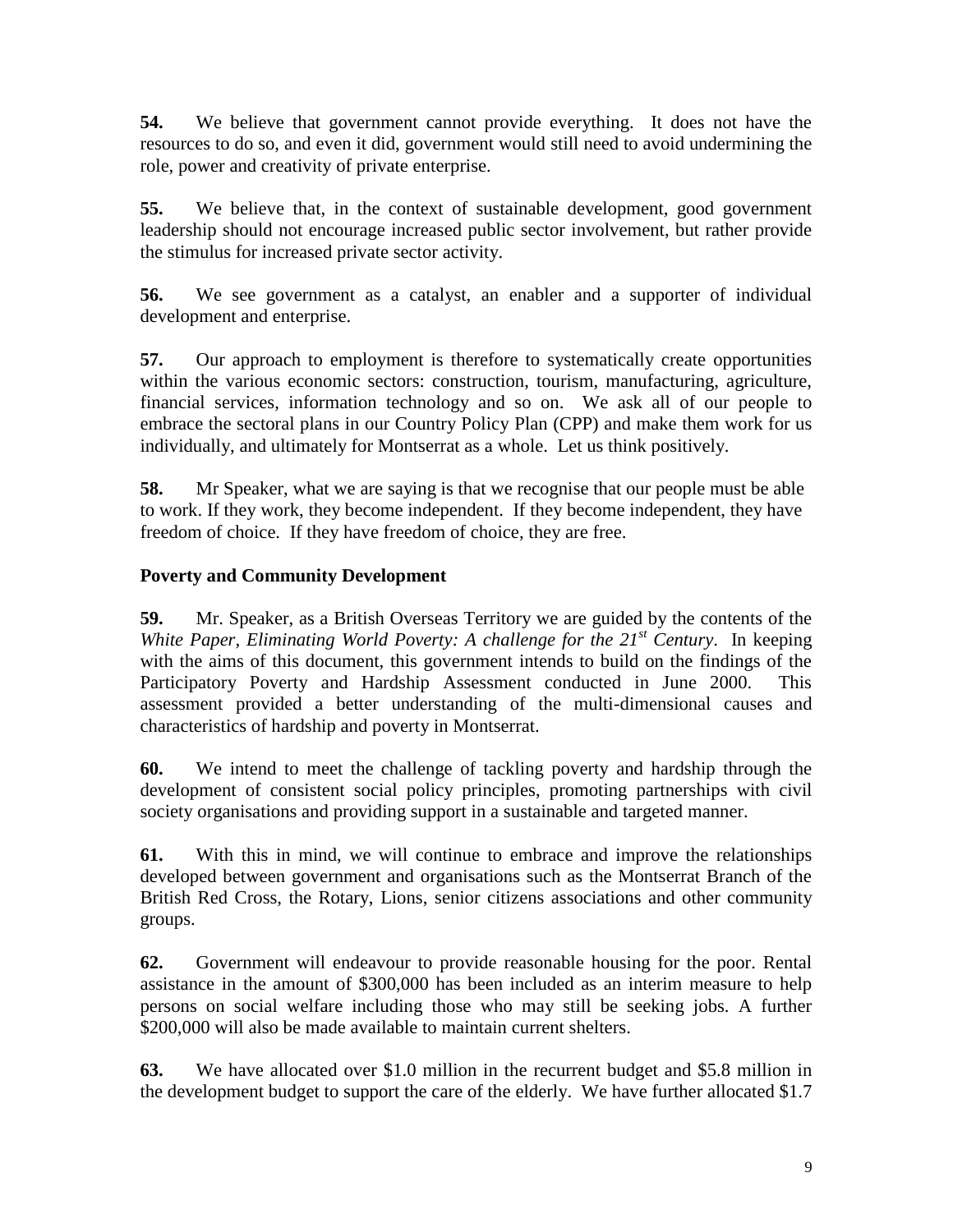million dollars under the Social Welfare Scheme to cater to the essential needs of those who qualify.

**64.** This is a government with a social conscience and we are prepared to support real needs. However, I must appeal to any citizen who benefits from these programmes, but who is working or has other sources of income, to act responsibly and give priority to someone less fortunate.

## **Social Security and Pensions**

**65.** Mr Speaker, our economy is small and therefore some businesses and schemes are more efficient and effective when merged. We believe that the Social Security and Civil Service Pensions are two such schemes.

**66.** The Social Security Scheme can be strengthened by the inclusion of civil servants. One advantage to civil servants is that they will qualify for pension earlier in the Social Security scheme than in the present scheme. Another is that the transfer also means that civil servants can move in and out of the public and private sector without any loss of benefits.

**67.** We are confident that this is the right move. In our bid to revive the private sector, it is necessary for civil servants to be able to move freely between jobs in the local labour market without losing the benefits normally attached to the years of service. This can be useful because most of our trained people are employed in the civil service.

**68.** The second point I wish to make is that this decision will take us to the point where we can realistically consider a national pension scheme so that those Montserratians who have reached a certain age can qualify for some benefit. In the longer term then, it would be possible for all Montserratians to be entitled to a national pension in their old age, which is the time when they need it most.

**69.** Mr Speaker, we are hoping that civil servants, trade unions and other relevant parties would work together with this government to make these changes possible.

### **AGRICULTURE, AGRO-PROCESSING AND FISHERIES DEVELOPMENT**

**70.** Mr. Speaker, this government acknowledges the need for increased agricultural production, and intends to put in place the measures that would lead to improvements in this sector. We believe that Montserrat should be self-sufficient in food production. Our policy would be to concentrate our efforts in the short-term on producing enough food to feed the local population. However, in the longer-term the focus will need to shift to producing items for the overseas market.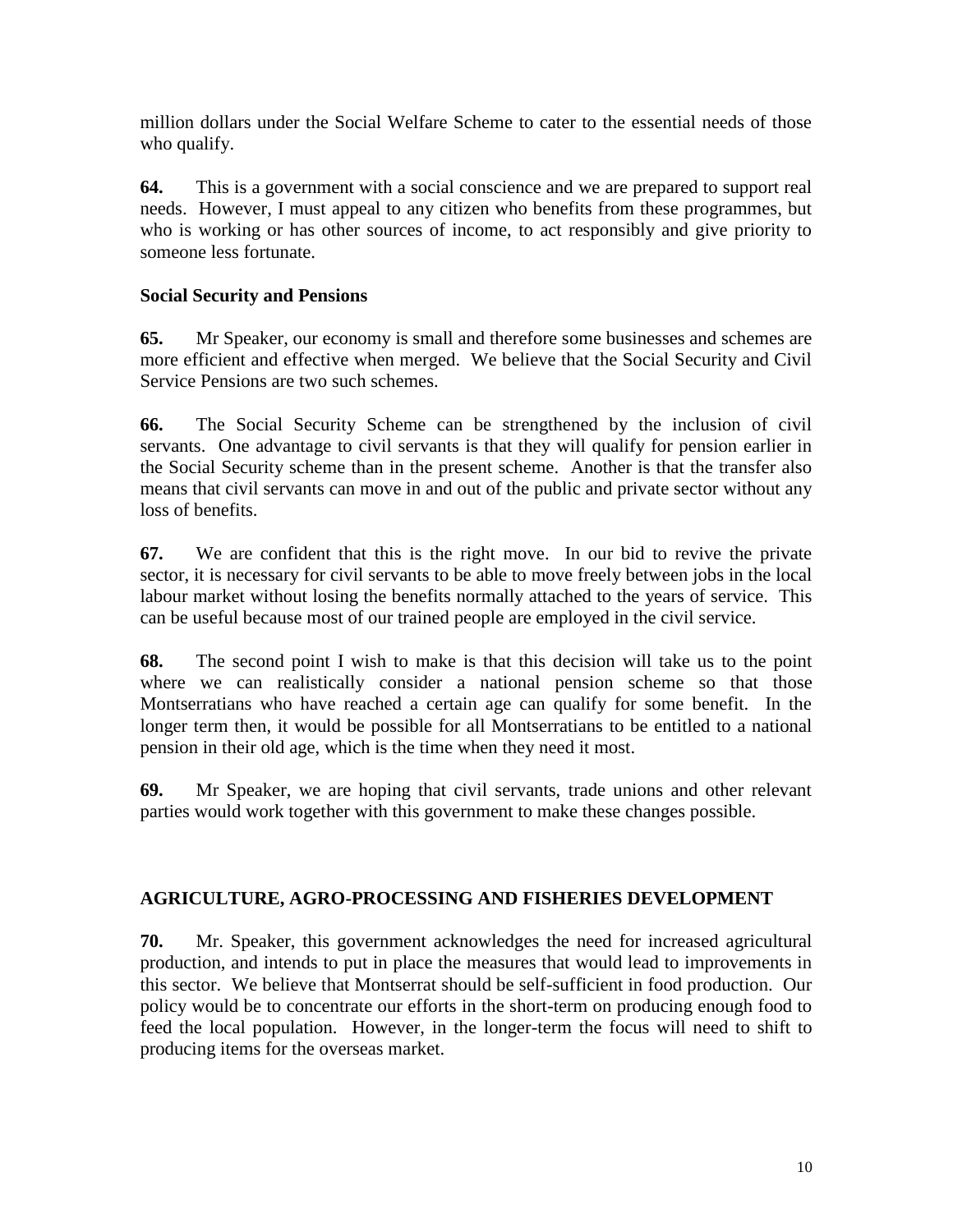**71.** As mentioned earlier, the percentage contribution of the Agricultural Sector to the Gross Domestic Product (GDP) in constant prices was 5.5% in 1995. That contribution has now fallen to 1.5% in 2000. It is clear that agriculture is an important but struggling sector and unless efforts are put in place to assist its recovery, then all the small subsistence farmers are likely to lose their means of livelihood. They all have children and must be able to support them through the dignity of their own efforts and enterprise.

**72.** Mr. Speaker, this government's approach is first to provide a public market where farmers and fishermen can sell their produce. The second step is to construct an abattoir for meat production. These activities will encourage the farmers and fishermen to trade in an acceptable environment.

**73.** The next step would be to increase the shelf life of agricultural products and facilitate all year crop production. A review of the economic data reveals that manufacturing activity fell from as much as 5.93% of GDP in 1996 to 0.82% last year. Mr. Speaker, we will start to address the issue by reviewing our capacity to manufacture through the development of agro-based industries, and commissioning pilot studies in the selected areas. It is anticipated that over the next five years we would be able to benefit from the fruits of our labour.

74. Another area that needs attention is the low level of crop production. A major constraint is the lack of accessible agricultural land. It is the aim of government to bring more land under production, as well as to encourage the use of hydroponics and irrigation techniques to produce suitable crops for domestic consumption and possible export.

**75.** Again, this government recognises the cries of our fishermen for better facilities. We will begin to look at current facilities with the intention of upgrading them over the next three years to an acceptable level. The upgrade will include safe harbour for fishing boats, as well as mooring facilities for fishermen.

**76.** Mr. Speaker, we have allocated in the development budget the amount of \$305,000 for watershed and forestry management, \$957,000 for the construction of an abattoir, \$500,000 towards the establishment of a Marketing/Fisheries facility, and \$485,000 towards improvement of agricultural extension services. Later, Mr Speaker, we will need to consider the scope for a food-processing laboratory.

# **TOURISM**

**77.** Tourism has traditionally been one of the leading sectors of the Montserrat economy. After the 1997 crisis, the industry was as severely affected as all other aspects of social and economic life on the island. Despite this, many agencies, groups and individuals at home and abroad have maintained a keen interest in re-organising and reestablishing tourism as a major form of economic activity.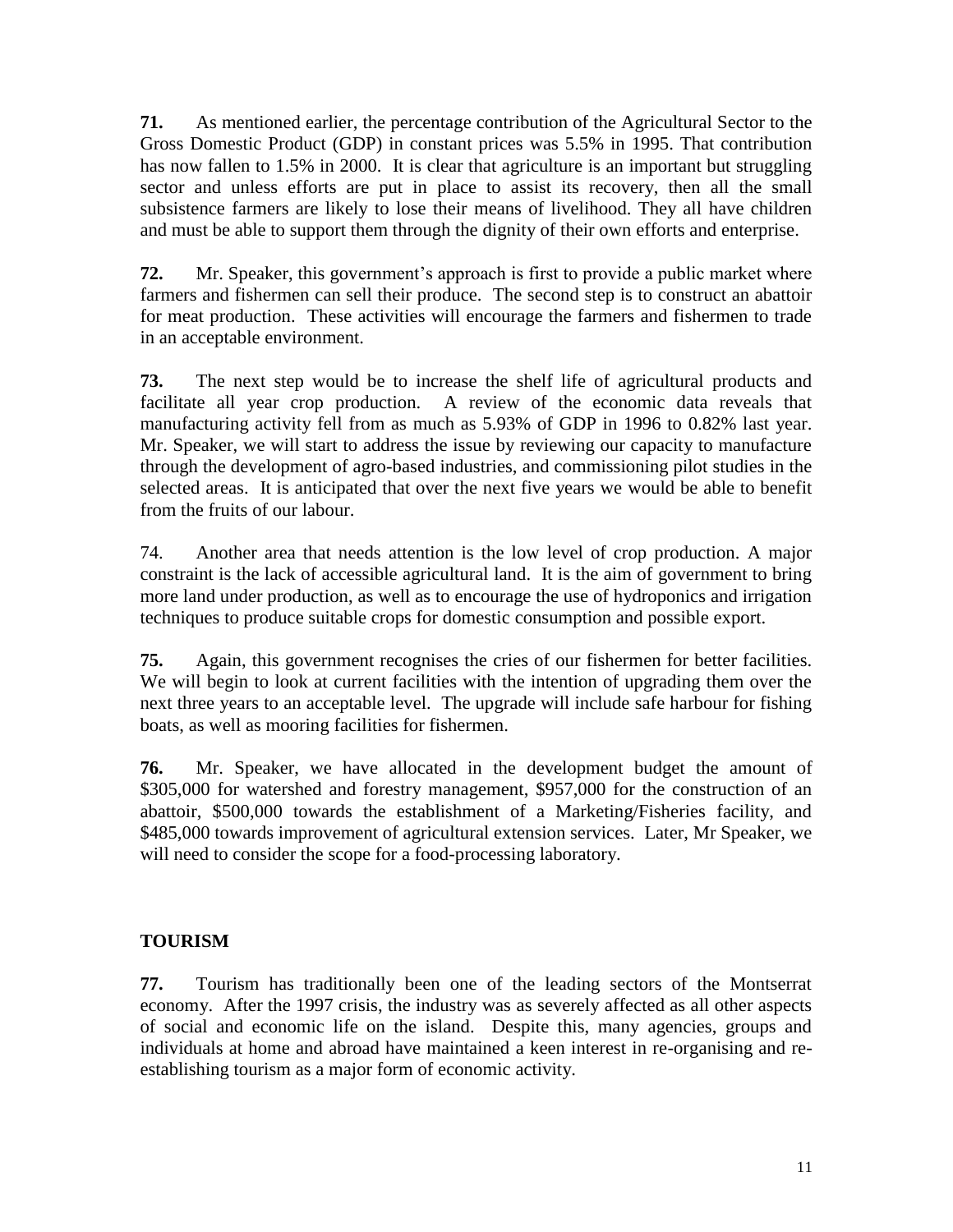**78.** This government is prepared to lead the way in the achievement of this goal. With assistance from the Economic Commission for Latin America and the Caribbean (ECLAC), a Tourism Master Plan is being designed. This would help to re-define the Montserrat tourism product, identify the sites and services that need to be developed, recommend ways of improving access to the island, and outline new and creative ways of marketing Montserrat as a desirable destination.

**79.** All initiatives in the industry must be developed in conjunction with the Montserrat Tourist Board and other parties with vested interests. The Board has itself been pursuing a number of programmes aimed at bringing Montserrat squarely back into the marketplace. Projects valued at \$2.5 million have been submitted to DFID for funding. These include a tourist facility at Garibaldi Hill; improvements to the access road; development of a network of hiking trails; and development of the Tourist Board"s website.

**80.** Another Board initiative is being undertaken through the Caribbean Program for Economic Competitiveness funded by the Government of Canada. This involves the assessment of training needs within the sector. Regional attachments will also be provided for local industry workers as a means of upgrading the domestic skills base. The Organisation of American States is also making available a consultant who will assist local operators in obtaining websites and making business information available on the internet.

**81.** Government is pleased to note that private operators are also using their own creativity and resources to improve some of the sites of attraction on the island. One such example is Jack Boy Hill which has become an increasingly popular site for day excursionists and stay-over visitors alike. Government highly commends this type of cooperation among business operators and will continue to support such efforts.

**82.** In addition, the role that the Montserrat Golf Course played in attracting visitors to the island is recognised by this Government. It formed a vital and integral part of the tourism product. We feel that there is much to be gained from the construction of a new golf course on Montserrat. We are prepared to consider any reasonable proposal from an investor or group of investors. It is however hoped that this can be achieved in partnership with the local private sector.

# **TRADE, COMMERCE AND INDUSTRY**

**83.** As I have previously stated, the economic strategy of this government regards the private sector as the primary engine of future economic growth. It is therefore necessary that we design appropriate strategies and programmes aimed at revitalising business activity on the island.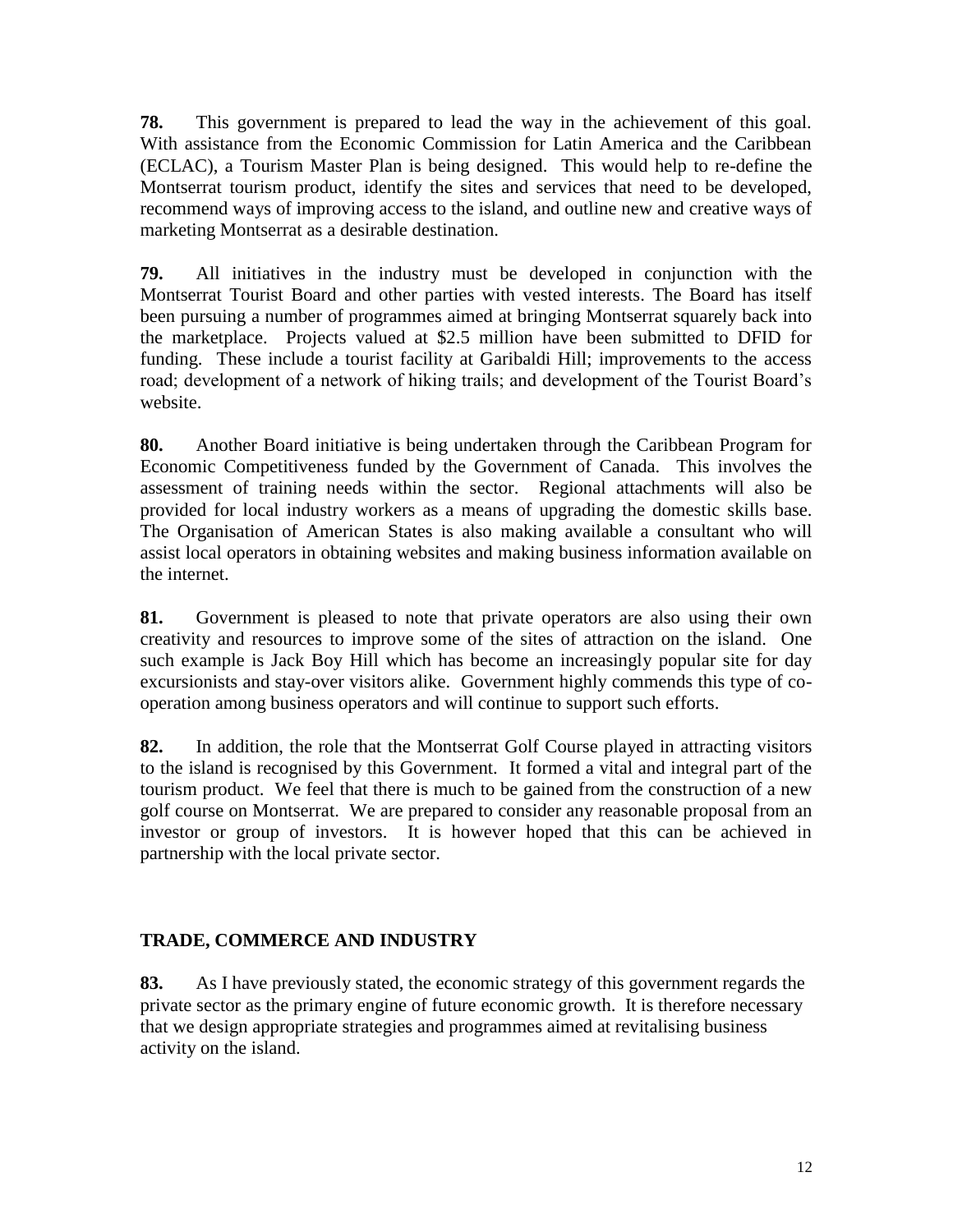**84.** In keeping with this objective, we will engage a private consultancy to examine the opportunities available for private sector development. Work is expected to start in the next three months. This consultancy is designed to ensure that all Montserratians can participate and make their views heard. I therefore urge all those members of the public who have ideas to participate fully in this exercise.

**85.** Government fully supports the Business Survey that is currently being undertaken by the National Development Foundation (NDF). The survey will allow us an insight into the needs of the business community and will also be important in designing strategies specifically to support small and micro enterprise development.

**86.** In the meantime, Government is concerned to see full and proper use made of the funds available under the Small Enterprise Development Project (SEDP). We would wish to ensure that maximum benefits are obtained under the scheme. An extra amount of \$1.8 million will be made available by DFID for on-lending to small businesses. These funds should be so distributed as to facilitate the start of new micro enterprises on Montserrat. Government will, through its representative on the Board of the NDF, seek to ensure that these objectives are achieved.

**87.** It is also important that the retail units be constructed and made available as soon as possible. Government will do its part by speedily allocating the land for this activity. This project is vital to the economic future of the island.

**88.** This year Government will begin working towards the erection of at least one more factory shell at Brades. This will be subject to funding availability. Consideration will also be given to a further sub-division of the existing factory shell. We intend to engage in investment promotion to attract new industries to Montserrat, and to work closely with local entrepreneurs who are interested in light manufacturing and similar activity. If we are to be successful at this, we must have space available.

**89.** Government will also be seeking to get a number of specific businesses fully established and operational in the near future. For example, we are aware that Selsi Ltd. has been experiencing certain difficulties in exporting aggregate from the Belham Valley area. It is important that Government provides all reasonable assistance in order to ensure the viability of this undertaking.

**90.** For some time now there has been much discussion and negotiation regarding the re-establishment of Radio Antilles. The enterprise has the potential to provide employment and generate government revenue. It would also provide business for other entities such as Montserrat Electricity Services (MONLEC). It is therefore government's intention to expedite the negotiations with a view to getting Radio Antilles operational as soon as possible.

**91.** All Montserratians are familiar with the American University of the Caribbean (AUC) and all the economic benefits it brought to Montserrat before it was forced to leave a few years ago. The principals are now interested in returning to the island.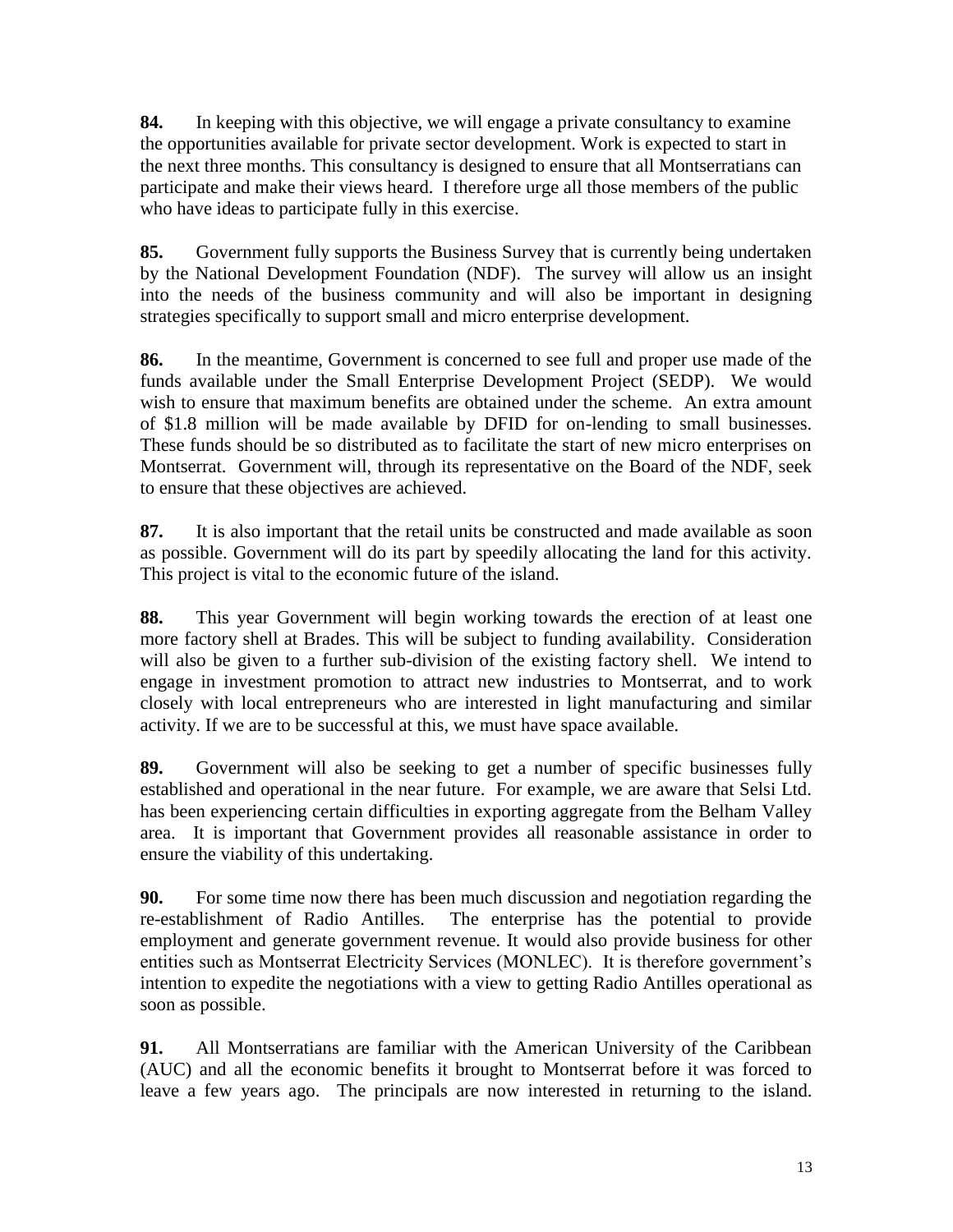Government will immediately begin investigating the conditions which would make it feasible for the AUC to be re-established here.

**92.** In addition to these, Government will explore the opportunities for attracting certain service industries to the island. We believe one such opportunity is in the area of ship registration. This can provide much-needed government revenue and at the same time create the possibility for improving transportation arrangements to and from Montserrat.

**93.** Another opportunity is in the area of information technology. We firmly believe that we can make significant strides in our economic development if we are able to successfully target this as an area of economic activity. This is the direction in which the world is going and we must make sure that we make the necessary arrangements to become fully involved in the sector.

**94.** We are aware that the first condition for entering the information services industry is regular and adequate computer training both at home and abroad. My government is committed to investment in education generally, but especially to this type of training for our young people. This provides further justification for the Community College referred to earlier. Information Services is the type of industry that would allow the youth to develop a skill, and then to use that skill to earn a decent salary and to maintain a good standard of living.

**95.** Finally Mr. Speaker, the Caribbean Development Bank funded project for conducting an Infrastructure Audit and Area Action Plan for the Little Bay Area is now underway. Consultants have already started their work and we are awaiting the report. This would provide the opportunity for us to seriously consider transforming Little Bay into a vibrant business centre.

# **INFRASTRUCTURE DEVELOPMENT**

**96.** Mr Speaker, the development of infrastructure ranks among the most important needs of Montserrat for a number of reasons. First of all, we lost the greater portion of our infrastructure facilities in 1997, and we need to ensure that they are speedily and adequately replaced. This is vital for economic and social development. Secondly, the implementation of infrastructure projects provides income and employment for both public and private sector workers. This in turn has a positive impact on economic growth.

**97.** One of the first tasks facing this new government therefore, is to resolve the issues surrounding those projects that have been delayed for a variety of reasons. The Honourable Minister of Communication and Works has already accorded this the highest priority and we expect to see a significant improvement in the near future.

### **Ports**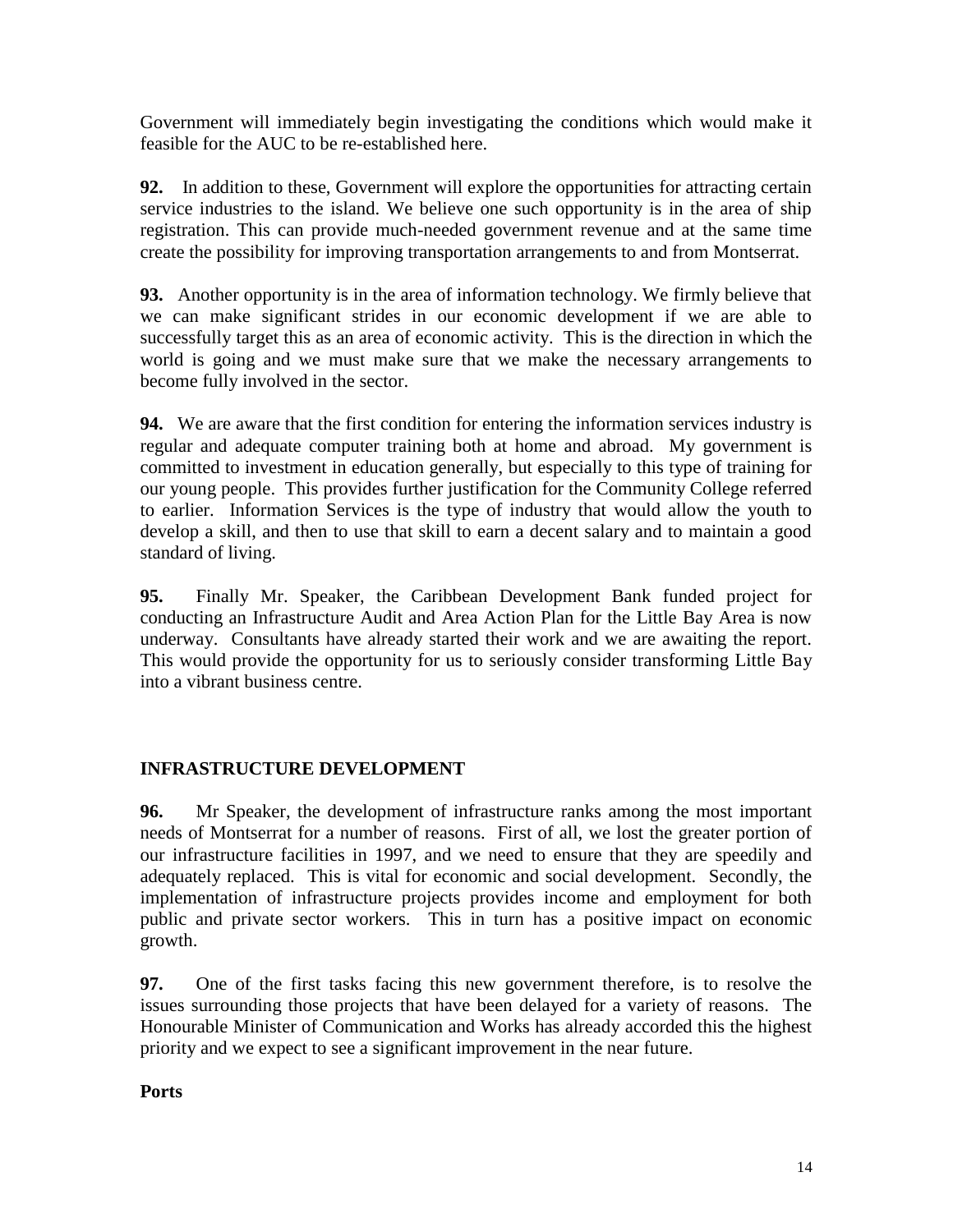**98.** Mr Speaker, it is the view of this government that the time has come for decisive steps to be taken to resolve the issue of air transport. The construction of a new airport facility on Montserrat is an essential condition for economic development. Over the past few weeks, ministers have been absorbing all the information that is available. We are aware that the EU have employed consultants to review the situation and we are awaiting that report.

**99.** It is clearly uneconomic to continue spending more than \$8 million a year on the ferry and helicopter service when this money could be used to build an adequate airport on the island. Our approach will be to consider both a short-term solution and a longerterm solution. The short-term solution would allow us to fulfil present needs while we make adequate preparations for a more permanent facility that would support the development of Montserrat for many years to come.

**100.** In the meantime, government will continue to make the heliport facility as convenient and effective as possible to facilitate the helicopter service. Most of the heliport operations have now been relocated to new and upgraded facilities, and in 2001 the general public can expect to see further improvements.

**101.** With respect to the seaport, government's approach will be as follows:

- (a) Prepare a comprehensive plan for port development.
- (b) Sub-divide the plan into discrete project components.
- (c) Systematically implement and finance each component as a project that fits into the overall plan.

**102.** Mr Speaker, the Little Bay Port is another one of those projects that has been delayed for too long now. Approval was obtained as long ago as 1998 for an amount of \$3.0 million to be spent on development of the port. Government is fully aware that there is a lot that needs to be done at Little Bay and that this level of funding is inadequate to achieve all that is required. However, we must make use of these funds within the context of an agreed comprehensive, prioritised plan. One of the most pressing needs is for warehouse storage to ensure that the goods imported by businessmen and ordinary people are properly secured and remain safe. This is a priority and must be pursued without delay.

# **Roads**

**103.** During 2000 the Public Works Department embarked on a project of road works which was approved by DFID around the middle of the year. The project is continuing this year and will see the completion of about thirty-eight different schemes with a construction value of \$3.4 million. The schemes include new drains, culverts and retaining structures, as well as a complete rebuild of some sections of road. One example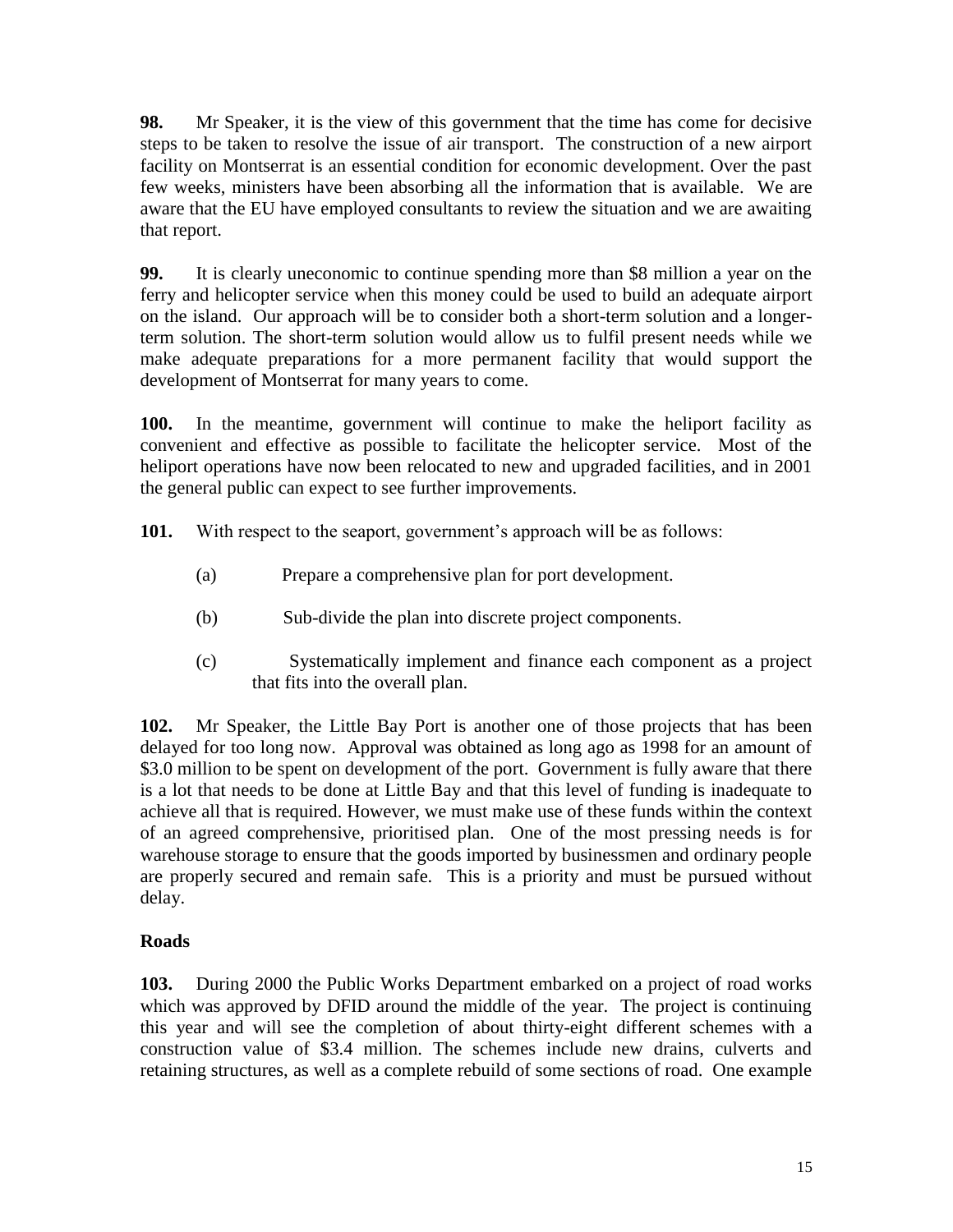of the work being undertaken can be seen alongside Salem Park where a new drain is being installed.

**104.** The funding for a comprehensive road audit was released in October last year and the successful consultant mobilized to Montserrat in November to start work. His first objective was to provide a financial appraisal of the road network condition and this was completed in early December. It has greatly assisted PWD to substantiate its request for funding for road maintenance works in the 2001 budget. The amount to be spent is \$1.7 million.

# **Water and Sewage**

**105.** Mr Speaker, during 2000 the number of water supply connections increased by one hundred and forty (140). This is clear evidence that there is an increasing demand for water supply and specifically, a demand for water in areas where development is taking place but which have not yet been included in the distribution network. These areas include Mongo Hill, Peaceful Cottage and Mars Hill. It is therefore imperative that the Montserrat Water Authority (MWA) be placed in a position to satisfy this demand as soon as possible.

**106.** For some time now, MWA has been awaiting approval to proceed with the Water III project which would provide distribution branch water mains into those areas still lacking a proper supply of water. It also provides for the replacement of steel tanks which are more than 30 years old, and two reservoirs in new locations.

**107.** It is our understanding that the project was initially delayed by DFID until the previous government agreed to increase the water tariff. As we are all aware, that increase took effect earlier this year.

**108.** My government fully understands DFID"s concern that the subsidies to MWA should be reduced and eventually eliminated. This is one of the main reasons why the Water III project is necessary. It would provide water in developing areas for potential customers. It would generate additional revenue for MWA, and eventually lead to a decrease in the level of subsidy required.

**109.** We shall be engaging DFID on this issue in the hope that they would see the need to release the funds and allow the project to proceed. We shall also be requesting MWA to take a closer look at their expenditure patterns and introduce cost-cutting measures.

**110.** The team responsible for sewage operations continues to provide an effective service to the areas of Davy Hill and Lookout. This is a new and expanding service and government will continue to seek ways of developing and improving it, including the feasibility of making the operation as self-supporting as possible.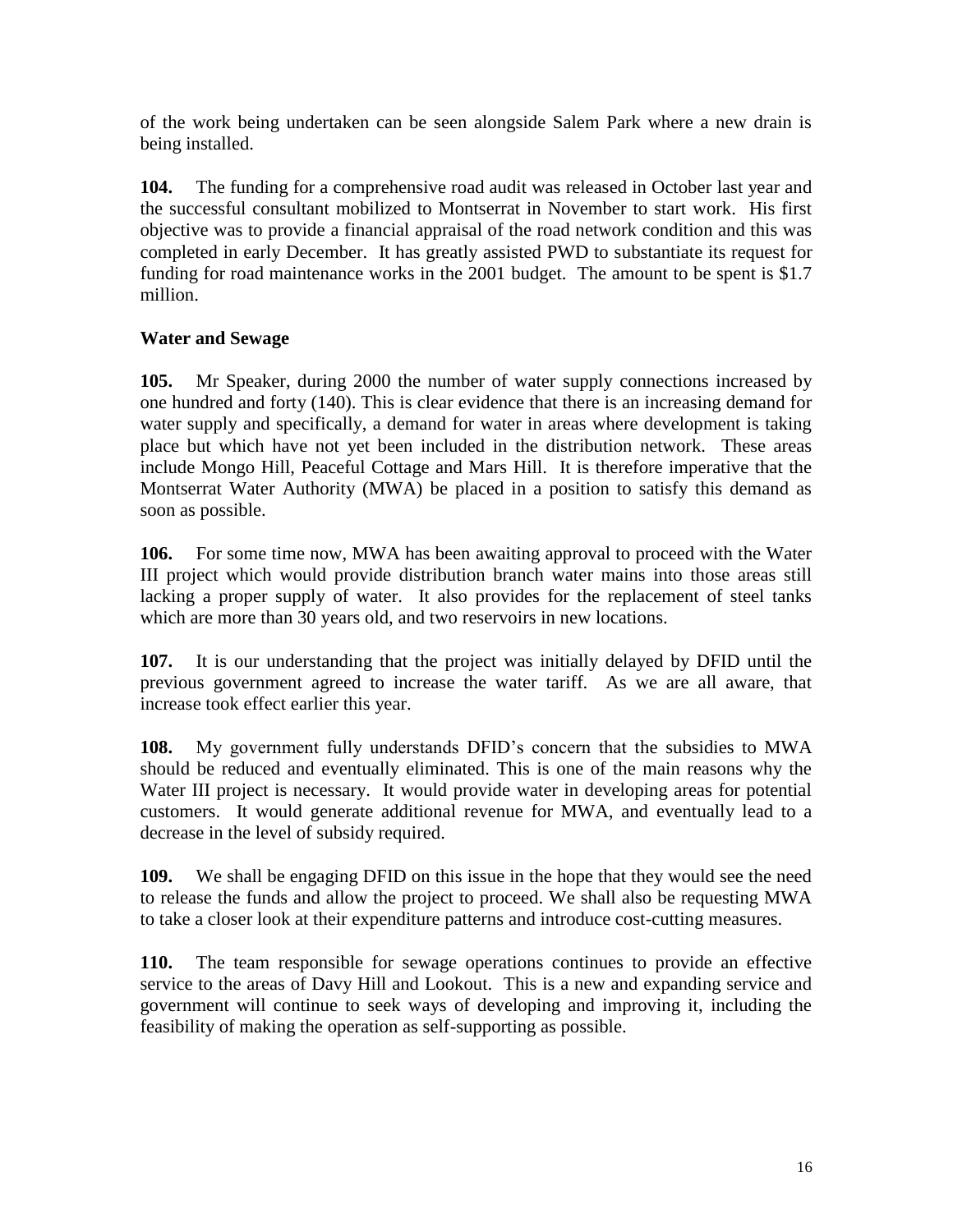**111.** I wish also to state that while government wishes to see all statutory bodies pursue a strategy of cost-recovery, this can only reasonably be achieved over a period of time, and must take into consideration any likely impact on the paying public.

# **Power Supply**

**112.** Montserrat Electricity Services faced many challenges during the year 2000. Shortages in generating capacity at the Brades Power Station led to a degradation of the high quality of service to which customers have grown accustomed. The procurement of a fourth generating set at the Brades Power Station, which would have prevented a lot of the problems experienced by customers, had been planned for 2000. This did not materialize due to delays in the approval of Power III Project.

**113.** There were, however, some positive developments during the year. There was an improvement in the revenue base with the connection of one hundred and seventy eight (178) new customers to the system. MONLEC was able to complete the restoration of electricity supply to Isles Bay and Water Works, and construction work on a new Office and Control Centre at the Brades Power Station commenced during the latter part of the year. These developments were made possible through the support of the Government of Montserrat and DFID.

**114.** Improvements in the reliability of the service are expected during 2001 with the installation and commissioning of a fourth 1000KW generating set, upgrading of switchgear and protection systems, and the completion of a centralised control system for the operation of the generating set at the Brades Power Station. The recruitment of consultants for a new power station project is also expected during 2001.

**115.** Extensions and improvements to the Transmission & Distribution (T&D) system are also planned for 2001. These are to include provision of new distribution lines to new residential housing developments. It is hoped that distribution automation will be introduced for the first time on the  $T \& D$  system. This would enable some switching operations to be done remotely from the control room at the power station, enabling shorter response times during emergencies on the system.

**116.** The efforts of the management and staff of MONLEC to provide a dependable service on Montserrat have not gone unnoticed. For this, I wish to express appreciation on behalf of the Government and people of Montserrat.

**117.** Every effort will be made by this government to merge the public utilities into one organisation. We expect MONLEC to lead in this process. We will be expecting significant progress to be made in this area by 31 December 2001. This will enable us to look strategically at the future of public utilities during the course of 2002.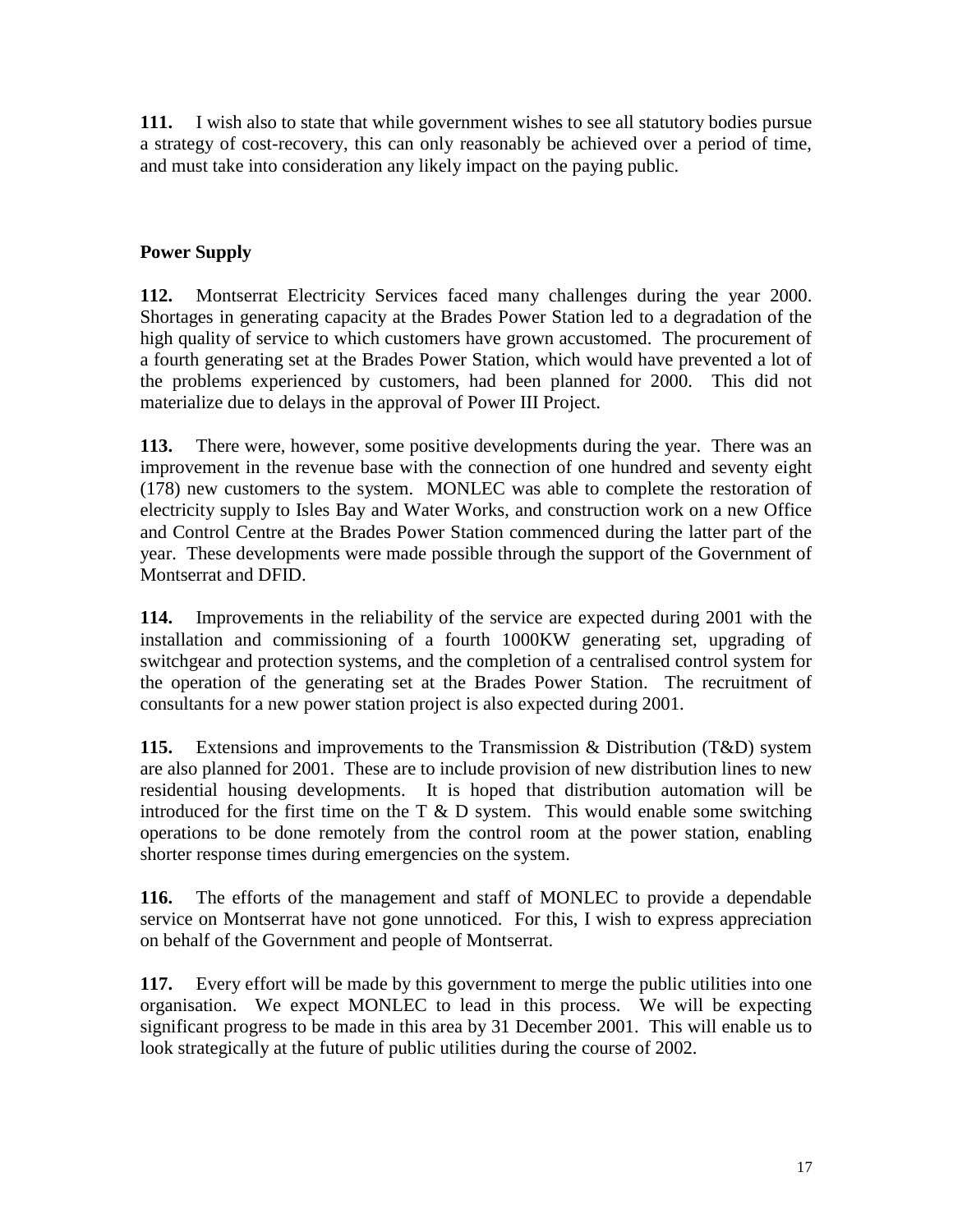### **BANKING, CAPITAL MARKETS & OFF-SHORE FINANCIAL SERVICES**

**118.** Mr. Speaker, this government is acutely aware of the large reduction in services in the local financial market. This has stifled our development as the economy is forced to rely on public expenditure for economic buoyancy.

**119.** As we see it, there are two fundamental problems involved. The first is the reduction in the level of financial services available to the public, for instance long-term mortgages and investment capital. The second is the acceptable level of risk which financial institutions are willing to take within this restricted economy.

**120.** The approach favoured by this government is to adopt policies that would create an environment that encourages banks and non-banking institutions to become fully involved in the development process.

**121.** Mr. Speaker, my immediate thoughts are on the revival of the Montserrat Building Society and the need for greater participation of the Royal Bank of Canada in our development. In the latter case, government expects that the institution would decide to become more fully involved in the reconstruction efforts as expected of all our corporate citizens. Government is however encouraged by the fact that the institution has started to open new accounts but we hope that other services would also be made available in the near future.

**122.** This government applauds the efforts of the Eastern Caribbean Central Bank (ECCB) to deepen our financial market. They have done so in many ways but the introduction of the Eastern Caribbean Stock Exchange (ECSE) is most valuable to us at this time especially when HMG"s Aid Framework provides for a rapid reduction in aid over the next five (5) years.

**123.** The securities market will be limited to the islands of the Organization of the Eastern Caribbean States (OECS) and allows for the buying and selling of various financial products such as stocks and bonds throughout the region. This will help individuals and businesses to spread their risks by investing and owning businesses throughout the region. Montserratians would therefore have the opportunity to earn interest and dividend income from the region. On the other hand, they would also obtain inexpensive capital to finance businesses by offering shares to regional counterparts as an alternative to loan financing.

**124.** We are looking forward to the approval and support from HMG to join our neighbours in implementing the ECSE Agreement especially in the face of their declining aid policy.

**125.** Mr. Speaker, this government recognises that offshore financial services are a significant source of finance in the medium to long-term and is therefore committed to the development of offshore financial services. It is clear to us that much ground has been lost, as other countries have moved to the forefront in providing these services. I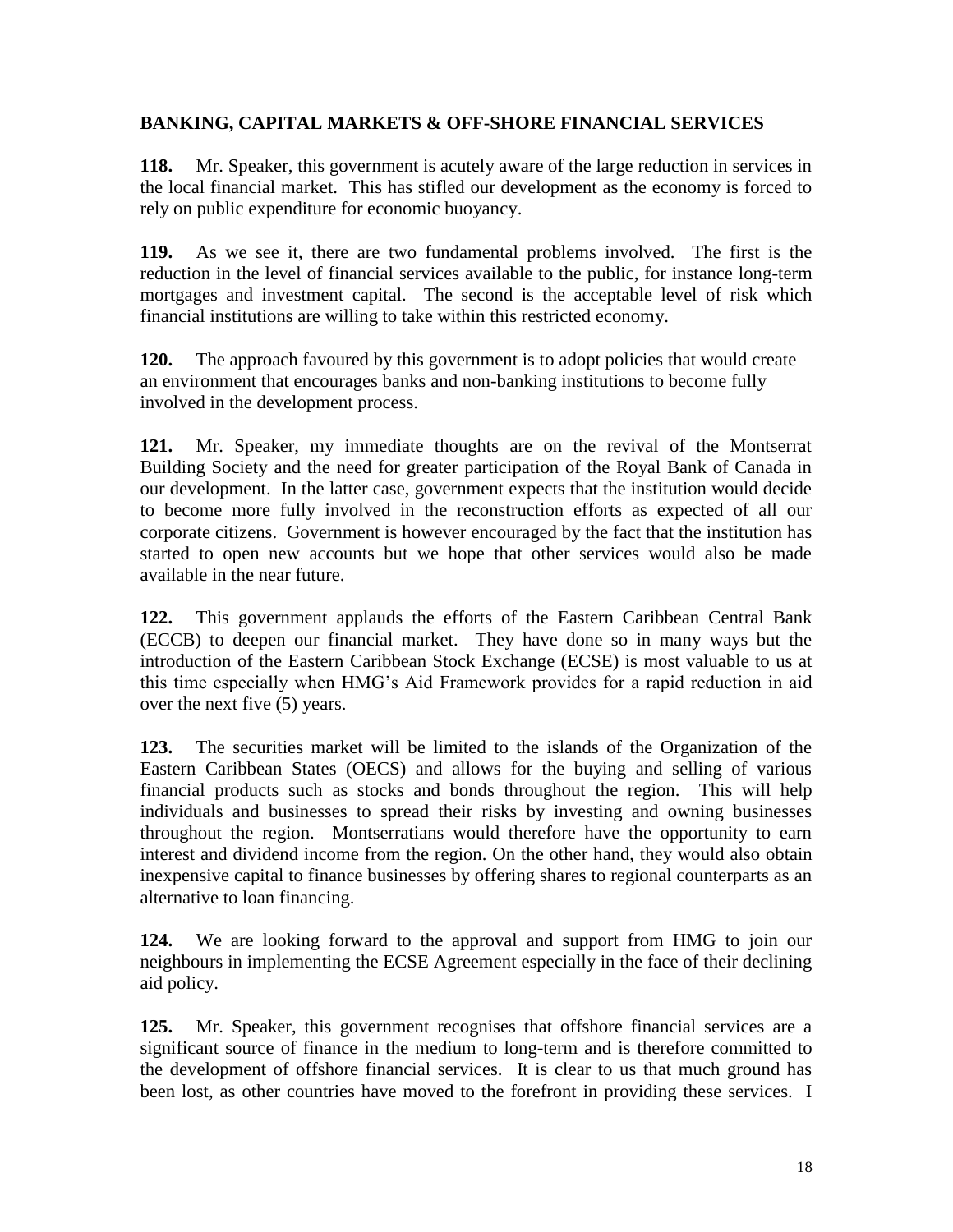am also aware that several international agencies such as the Organization for Economic Corporation and Development have established rigid deadlines for us to conform to international standards.

**126.** Montserrat has given an undertaking to implement the recommendations but has indicated its need for additional resources as it seeks to make the required adjustments to current legislation and structures. Let me state that as I speak the relevant legislation and business plans are being drafted.

**127.** Our approach to the provision of financial services is based on six primary objectives:

- i. create a strong regulatory environment;
- ii. establish an appropriately staffed autonomous agency to regulate the offshore business;
- iii. introduce systems that facilitate and modernise current approaches to managing and developing financial services including use of the internet;
- iv. effectively manage the current offshore banking sector and IBCs registered on island;
- v. Identify new financial products for development;
- vi. facilitate the exchange of information as a means of maintaining the integrity and probity of the offshore business.

# **EXPENDITURE MANAGEMENT**

**128.** We are a responsible government. We understand our roles in providing public goods and services and stabilising the economy when the private sector is in crisis. However, we know that if government continues to dominate the market the private sector will never develop.

**129.** Our public expenditure management policy is therefore based on the following themes:

i. Government should engage only in those economic activities that it must provide for administrative, economic and social reasons and only for as long as absolutely necessary;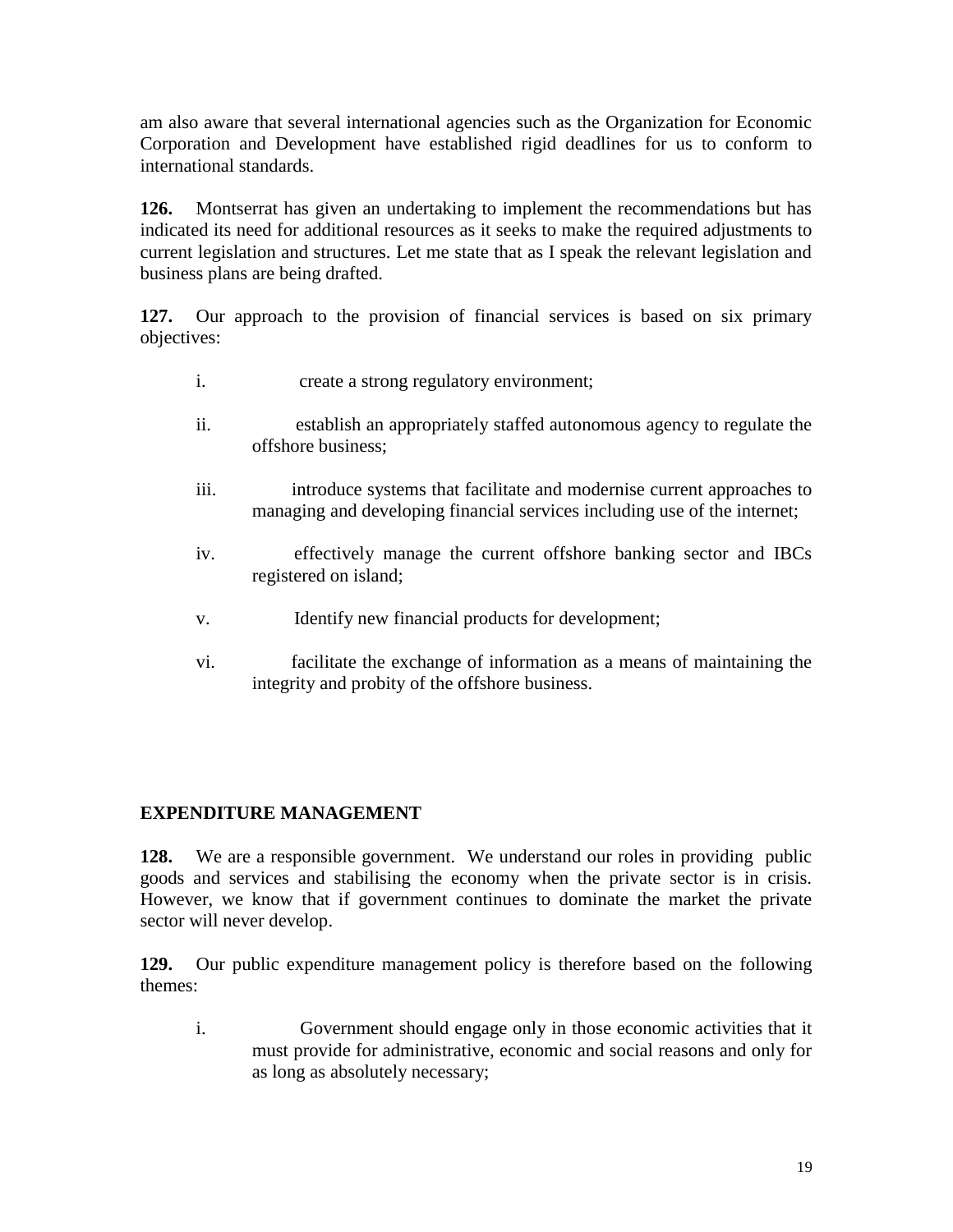- ii. improve efficiency through simplification and modernisation of systems;
- iii. enhance financial management capacity at all levels;
- iv. try to balance recurrent budget over time through prudent expenditure control and enhanced revenue generation capacity.

**130.** Mr Speaker, the first theme will be elaborated below under the heading "Public Sector Restructuring". The second is very important and embodies a review of our financial regulations and procedures at all levels. These will be introduced in this Honourable House before the end of the year. The third and fourth themes are dealt with in other sections of this budget statement.

**131.** A project has been recently introduced to improve government accounting. This is known as the Caribbean Overseas Territories Government Accounting Reform project or COTGAR. It will cost \$3.0 million. When this is completed the entire government accounting and human resource systems will be computerised. The project also includes significant training modules. The new system will cause some disruptions in the shortterm but as the ministries and departments master the programme it will prove to be an invaluable resource. I wish to publicly thank all the organisations and public servants associated with implementing the programme.

### **PUBLIC SECTOR RESTRUCTURING**

**132.** Mr Speaker, much has been said about the need to graduate from a position of budgetary aid funding. Furthermore, DFID has stated that its *total* aid framework for Montserrat during the next five years contemplates financing of no more than £71.0 million pounds. Annual amounts are expected to decline from £24.4 million pounds this year to a mere £7.5 million pounds or less than \$30.0 million in 2005.

**133.** This means that, among other things, Government needs to examine options for increasing efficiency of certain public sector organisations. One option is to restructure and privatise these operations in order to make them self-supporting. In other words, they must not only be able to cover their operating costs, they must also be prepared to arrange their business in such a way as to contribute to capital requirements as well.

**134.** It is the intention of this government to adopt this approach as soon as possible. However, we shall also have to study all the implications so that we may all be able to prepare ourselves in advance and make any necessary adjustments.

**135.** One of those areas that must be returned to the private sector in the near future is the purchase and distribution of fuel. Government was forced to take over the operations when the privately owned plant and equipment in Plymouth were either destroyed or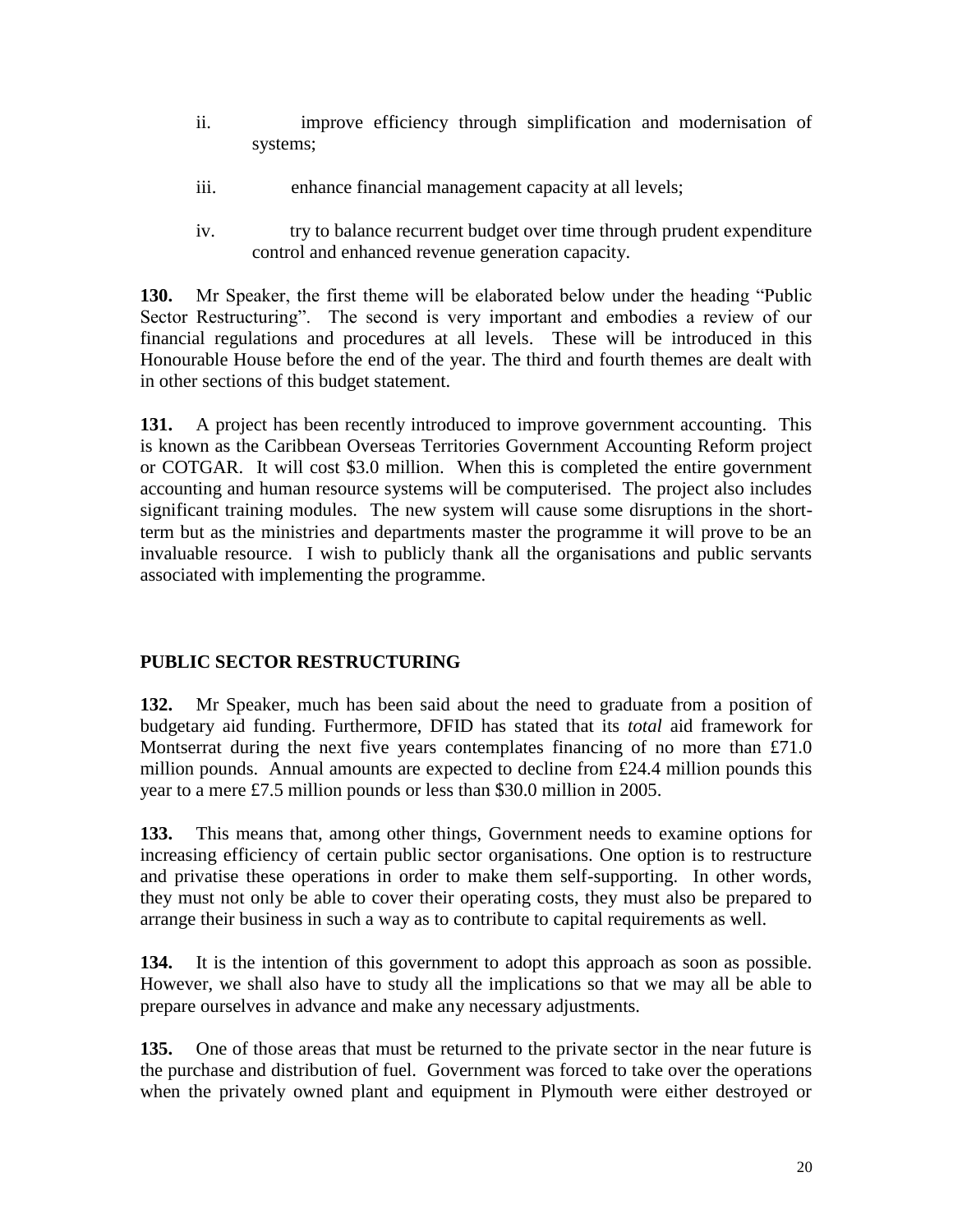made inaccessible in 1997. It has put a severe strain on both the government budget and its human resources.

**136.** We shall therefore be requesting the relevant departments to start the tender process for privatisation of the operations in Carr"s Bay. It is anticipated that one of the major regional companies would take over both the supply and distribution of fuel. It is also expected that the successful bidder would involve local Montserratian business interests in the overall arrangement.

**137.** It is important to note that divestment of the operations will not necessarily lead to price increases. A company which operates on a regional basis may be able to find ways of cutting expenditure thus reducing the need to raise fuel prices.

**138.** Another operation that calls for close examination is the housing activities presently carried out by the Land Development Authority (LDA). One of the major difficulties faced by that organisation is that housing maintenance costs are extremely high. The rents that are collected are presently insufficient to cover these costs as well as other overheads. Government will make it a priority to sell as large a portion of the housing stock as soon as possible. This would not only create a higher level of home ownership, but would reduce the maintenance burden and the need for significant levels of subsidy to the LDA.

**139.** Beyond this, however, we shall be considering the possibility of re-organising the LDA itself into a self-supporting corporation. Such an entity would be able raise its own financing. A combination of private and public sector persons will be appointed to look at the mechanisms for making this transition. This arrangement can be used to take forward the Little Bay Development and similar infrastructure development projects.

### **PUBLIC FINANCES**

### **Fiscal Review**

**140.** Mr Speaker, I now turn to the state of public finances, and I wish to start by briefly reviewing fiscal performance for last year. Preliminary indications are that total recurrent expenditure during fiscal 2000 amounted to \$50.6 million. This represents a reduction of 15% in comparison to 1999 when recurrent expenditure totalled \$59.3 million. It is also \$3.8 million or 7% lower than budgeted for 2000. It is my understanding that this decline has resulted largely from efforts by the previous administration and DFID to exercise tight control on expenditure. Some of the major areas which experienced cut-backs were Subventions, as well as allocations for Remedial Works, Purchase of Equipment, and Emergency Expenditure.

**141.** With respect to recurrent revenue, the total amount raised during 2000 was approximately \$27.4 million. This represents an increase of 4% over the 1999 total and is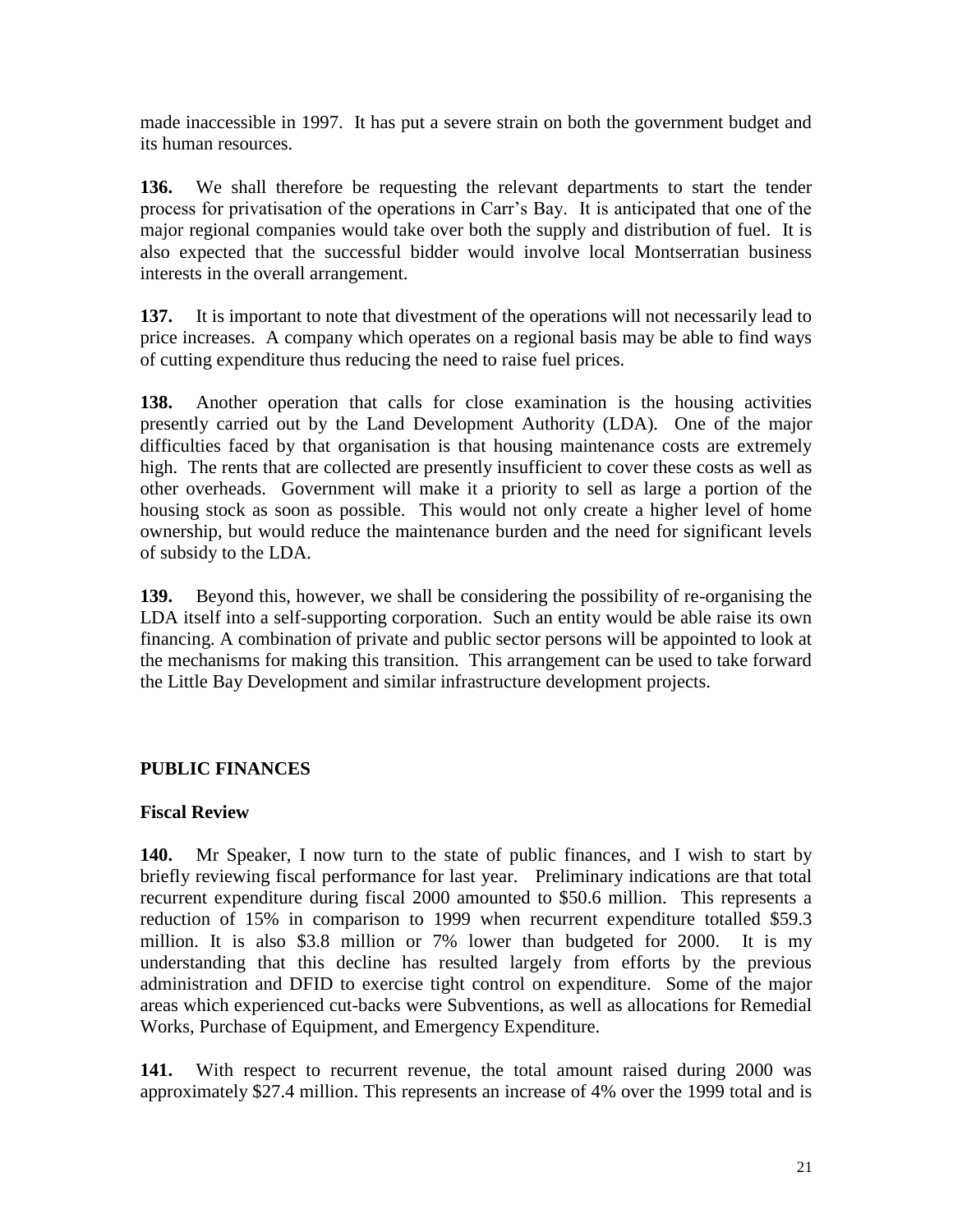quite close to the budget estimate of \$27.2 million. The increase in revenue was due partly to certain measures introduced in the 2000 budget by the previous administration. These include increases in departure taxes and work permit fees. There was also a one-off windfall payment of company tax during the year. In addition, the Inland Revenue Department has been implementing a combination of standard and creative measures to improve the collection of tax arrears. These have so far produced fairly satisfactory results.

**142.** The outturn for fiscal 2000 therefore shows a deficit of \$23.2 million. As in the recent past, this has been financed by aid funds received from DFID. This deficit is \$10.1 million or 30% lower than the 1999 deficit of \$33.3 million. It is important that we continue to seek feasible options for reducing the annual deficit.

# **Fiscal Projections**

**143.** Mr Speaker, before I proceed to discuss the estimates of revenue and expenditure for the 2001 financial year, I wish to place the recurrent budget in its proper perspective. In the first place, we are bound by law to prepare and present a budget before the end of April. As a result of the timing of the recent general elections, this meant that we had a timeframe of a mere three weeks in which to do so.

**144.** Secondly, we have discovered that since the budget of the United Kingdom government has already been passed in the UK parliament, a fixed amount has already been allocated to Montserrat as budgetary aid for 2001.

**145.** Thirdly, just prior to the announcement of elections in February the previous government had negotiated certain other budgetary arrangements with DFID that now allows us little flexibility.

**146.** There are many things we would wish to change, but because of these quite serious constraints, we have been able to introduce only a few of the proposals we would have wanted to include in this budget. Nevertheless, we accept our responsibility to conduct the business of government as effectively as we can, and to make the best use of the resources available for 2001.

**147.** Mr Speaker, I propose to spend this year the amount of \$55.3 million under the recurrent budget. This figure shows an increase of \$0.9 million over last year's budget, and an increase of \$4.7 million over the actual expenditure for 2000.

**148.** Three of the main factors which have led to the increased expenditure are:

i. The amount of \$1.0 million will be spent on additional road maintenance and upgrading during the course of this year. As we are all aware, people not only need to build new homes, but they must have proper access to their properties. Sections of the main road and many of the secondary roads will therefore be upgraded.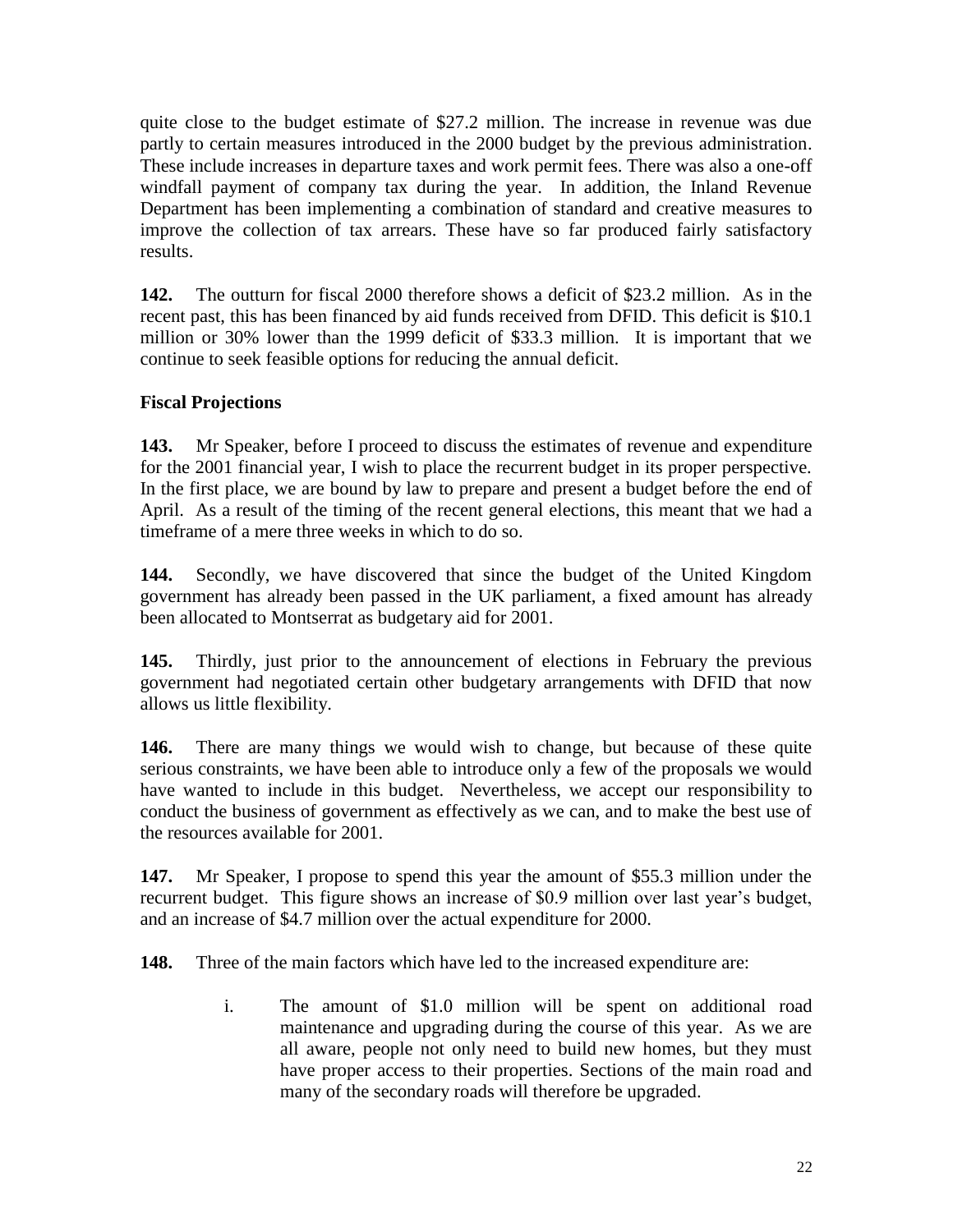- ii. Like all the other Caribbean islands, Montserrat will be conducting a population census in the month of May. This will require expenditure of about \$0.5 million, but it is important to note that this expenditure will not be repeated in next year's budget.
- iii. The amount of \$0.6 million has been allocated for the maintenance of Montserratian prisoners, who had to be sent to other Caribbean islands which have better security than we do. Previously, this item was covered under project expenditure.

**149.** I propose the allocation of \$16.0 million to the Ministry of Health, Education and Community Services. This represents 29% of the overall budget, but it includes wages and salaries in departments containing large numbers of workers such as nurses and teachers. The amount to be spent on primary and secondary health care is \$6.6 million. Some of the important items include financial assistance to the Golden Years Home, continued improvements in sanitation, and allocations to finance the visit to Montserrat of health specialists. The allocation to this ministry in the 2001 budget is 4% lower than that for 2000. The main reason for this is that certain changes have been made to the social welfare scheme that have led to a reduction in cost.

**150.** The allocation to the Ministry of Communication and Works for this year is \$5.7 million. As previously pointed out, this includes an additional \$1.0 million to be spent on road maintenance this year.

**151.** The Ministry of Agriculture, Housing and Lands accounts for 8% of the budget, that is, \$4.7 million. This represents an increase of \$0.5 million over last year"s amount. The main reason for this is an increase in the subvention paid to the LDA to assist with the maintenance of houses under their control. This government is prepared to implement a programme of divestment that would allow occupants of the houses in Lookout, Davy Hill and other areas to take over ownership. This would also have the effect of reducing the subvention that is currently necessary.

**152.** The amount to be spent on personal emoluments and wages this year is \$23.6 million. While this figure already represents 43% of the total recurrent budget, my government is of the view that public service workers must be adequately and properly compensated for the work they have been doing during this difficult period. The job evaluation review is still ongoing and we do not wish to pre-empt the results. However, in light of recent price increases, we believe that every effort must be made to ensure that public servants and workers in general are able to maintain a reasonable standard of living.

**153.** I wish to turn now to the revenue estimates. Mr Speaker, it is estimated that revenue collection will amount to \$26.6 million in 2001. This figure \$0.8 million less than the revised revenue estimate for 2000. The main explanation for the apparent decrease is that the 2000 revised figure of \$27.4 million included a one-off "windfall" payment of \$1.5 million in company tax.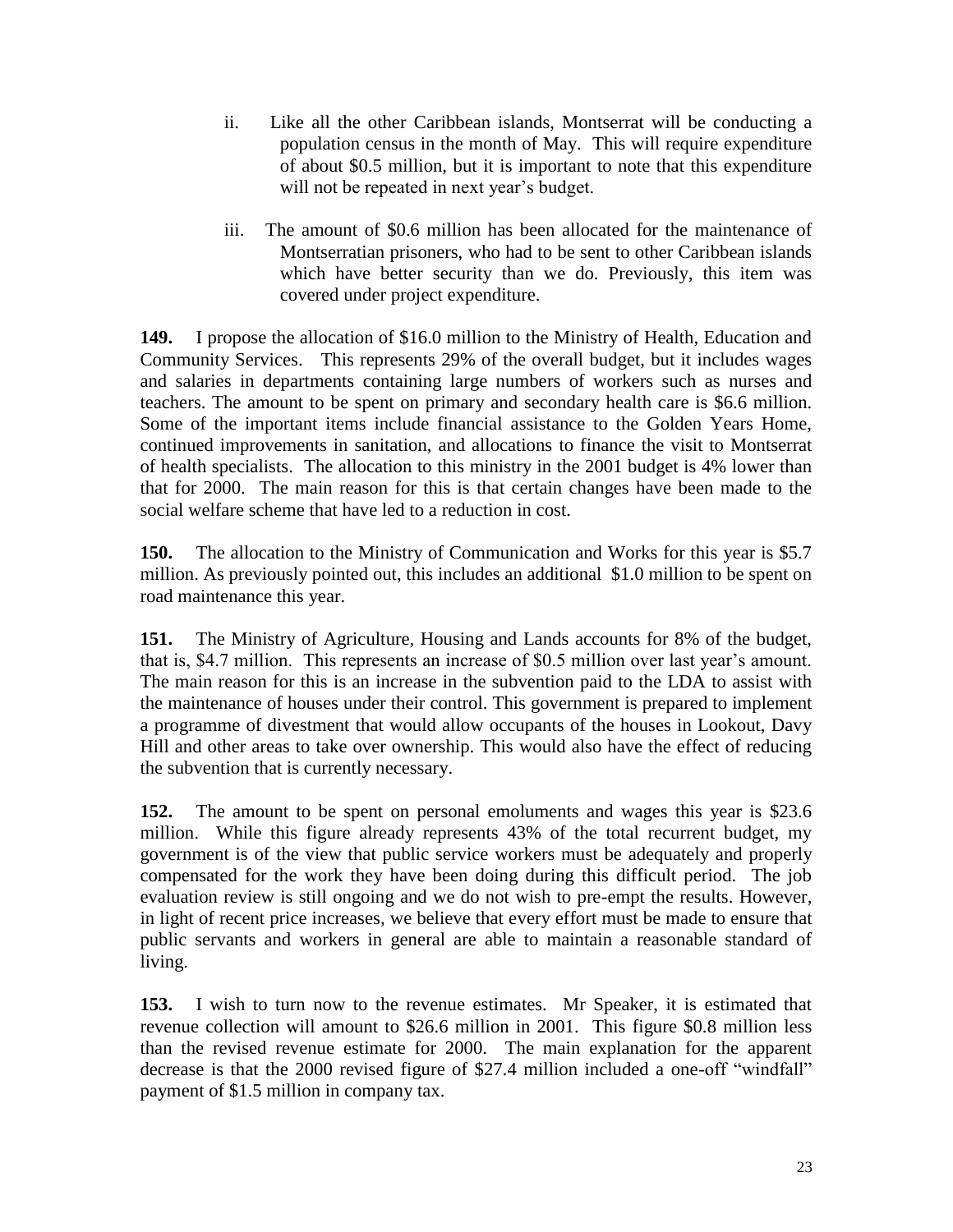**154.** The largest source of income continues to be taxes on imports. These comprise Import Duties, Consumption Tax and Customs Service Tax. Together, they are expected to raise \$10.6 million or 39% of total revenue. Personal Income Tax, Company Tax and Property tax are estimated to contribute \$7.2 million, \$1.6 million and \$0.8 million respectively.

**155.** Despite the fact that a good number of taxpayers have recently made some attempts to deal with outstanding taxes, I want to encourage all who are still in arrears to make some arrangement with the Inland Revenue Department to minimize their current tax liability. I understand that many of us are still experiencing difficult times, but if we seriously wish to return Montserrat to a healthy financial and economic state, we have to meet our tax commitments.

**156.** DFID have recently agreed to provide technical assistance to Inland Revenue and a tax adviser is expected on island soon. One of the things I hope he will be able to do is to assist the government in finding ways to improve revenue collection without necessarily increasing the overall tax burden.

157. Based on the estimates of revenue and expenditure that I have presented, the expected outturn for 2001 is a deficit of \$28.6 million. This will be financed by budgetary aid from Her Majesty"s Government. The amount is \$4.8 million higher than the expected outturn for 2000.

**158.** DFID has sought to make it clear that its approach to aid for Montserrat will no longer consider the island to be in a state of crisis. Less emphasis would therefore be placed on "emergency expenditure". For our part, Government of Montserrat feels that it is the crisis situation which has dictated the nature of our long-term needs, and the process of change from emergency aid to greater self-sufficiency must necessarily be a gradual one. In fact, while it may not appear that we are still facing a physical emergency, it cannot be claimed that Montserrat has already emerged from the economic crisis which resulted from it.

# **Development Fund Expenditure**

**159.** Mr Speaker, I have already expressed my government's concerns about the pace of implementation of projects during the year 2000 and the first quarter of 2001. In the 2000 budget the previous government proposed to spend the sum of \$95.0 million on Development Expenditure. This year we are proposing to spend \$77.8 million on development projects. A total of \$71.8 million or 92% of the funds are to be provided by DFID. The major projects have already been outlined.

**160.** I have to say that I feel it makes no sense for us to come here each year and say to the country that vast sums of money are available for spending if these funds are not going to be actually spent. Despite the short time we have been in government, my ministers have discovered that the project implementation process is cumbersome. We are determined as a government to deal with this issue, and to ensure that no stone is left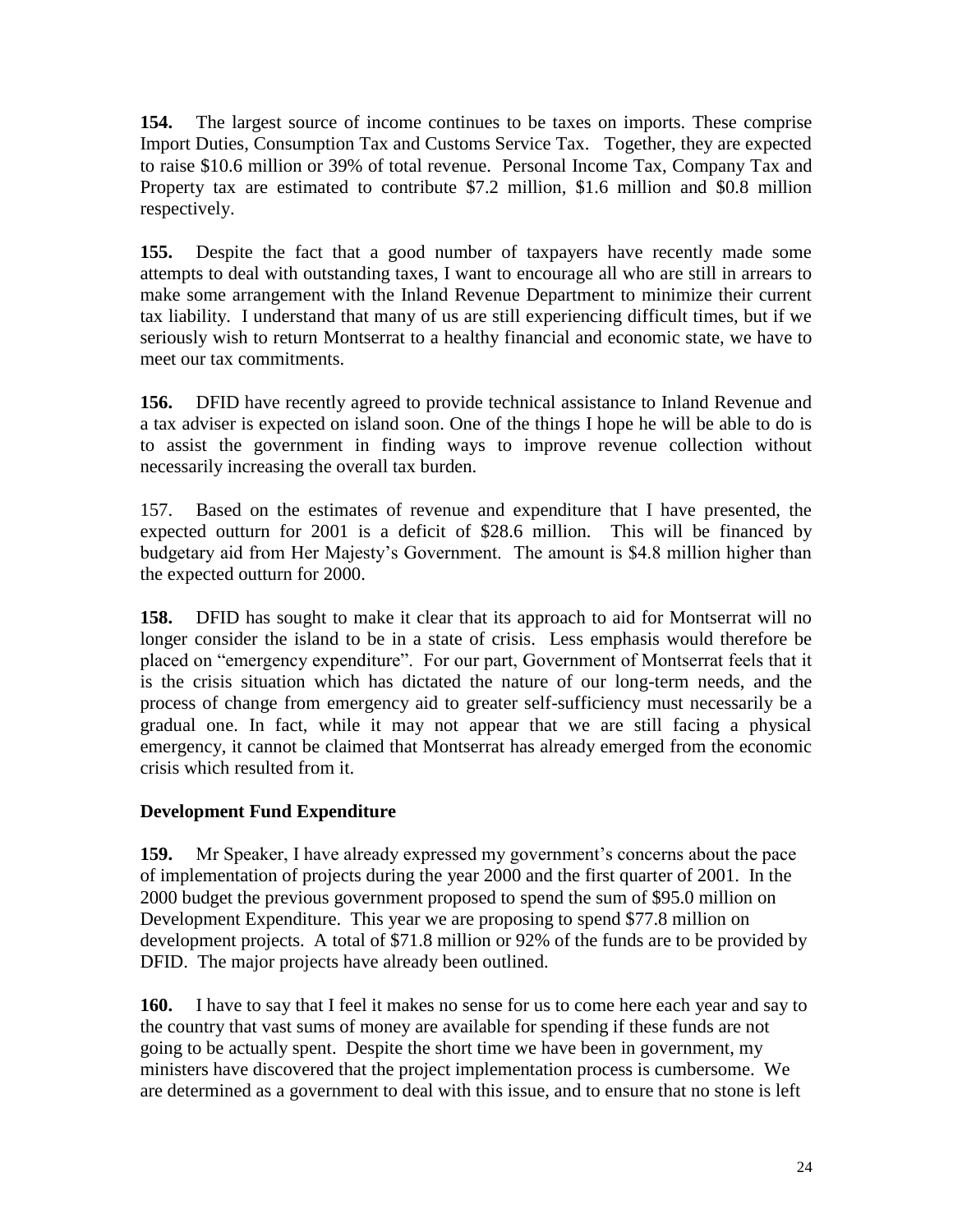unturned in our efforts to see approved projects successfully and expeditiously completed.

# **Public Debt**

**161.** Mr. Speaker, the only significant change in the debt situation during the 2000 fiscal year has been a reduction in the liability with respect to government treasury bonds. A portion of these bonds matured in 2000 and the amount of \$2.0 million was paid to bondholders. The amount outstanding on these bonds has now declined from \$6.0 million to \$4.0 million.

**162.** The foreign debt now stands at around \$20.0 million. Total debt outstanding is therefore approximately \$24.0 million. This will be confirmed when the public accounts are audited.

**163.** Mr Speaker, I have mentioned that DFID have indicated to us the limits of their financial support to Montserrat over the next five years. I strongly suspect that they have not considered our debt situation in arriving at their decision. It is my hope that they would now review the situation.

# **PROSPECTS**

**164.** Mr Speaker, this budget is a tax-free budget. Its primary purpose is to provide a platform from which to restructure the economy through reorganisation of the public sector and the rebuilding of the private sector.

**165.** This budget is therefore one of making adjustments for the medium to long-term viability and stability of Montserrat. Future financial and economic measures will be based on the analysis and recommendations of the local private sector, as well as those resulting from the public finance consultancies mentioned earlier. As I have mentioned before, these consultancies will be conducted in such a manner that every Montserratian will be able to make a contribution.

**166.** We are also encouraged by HMG's recent policy to provide £250 million in investments to Rolls Royce to safeguard 7000 jobs. It is our hope that HMG and Government of Montserrat can, in the spirit of our partnership agreement, find similar creative ways to stimulate growth and development in Montserrat over the next five (5) years.

# **ACKNOWLEDGEMENTS**